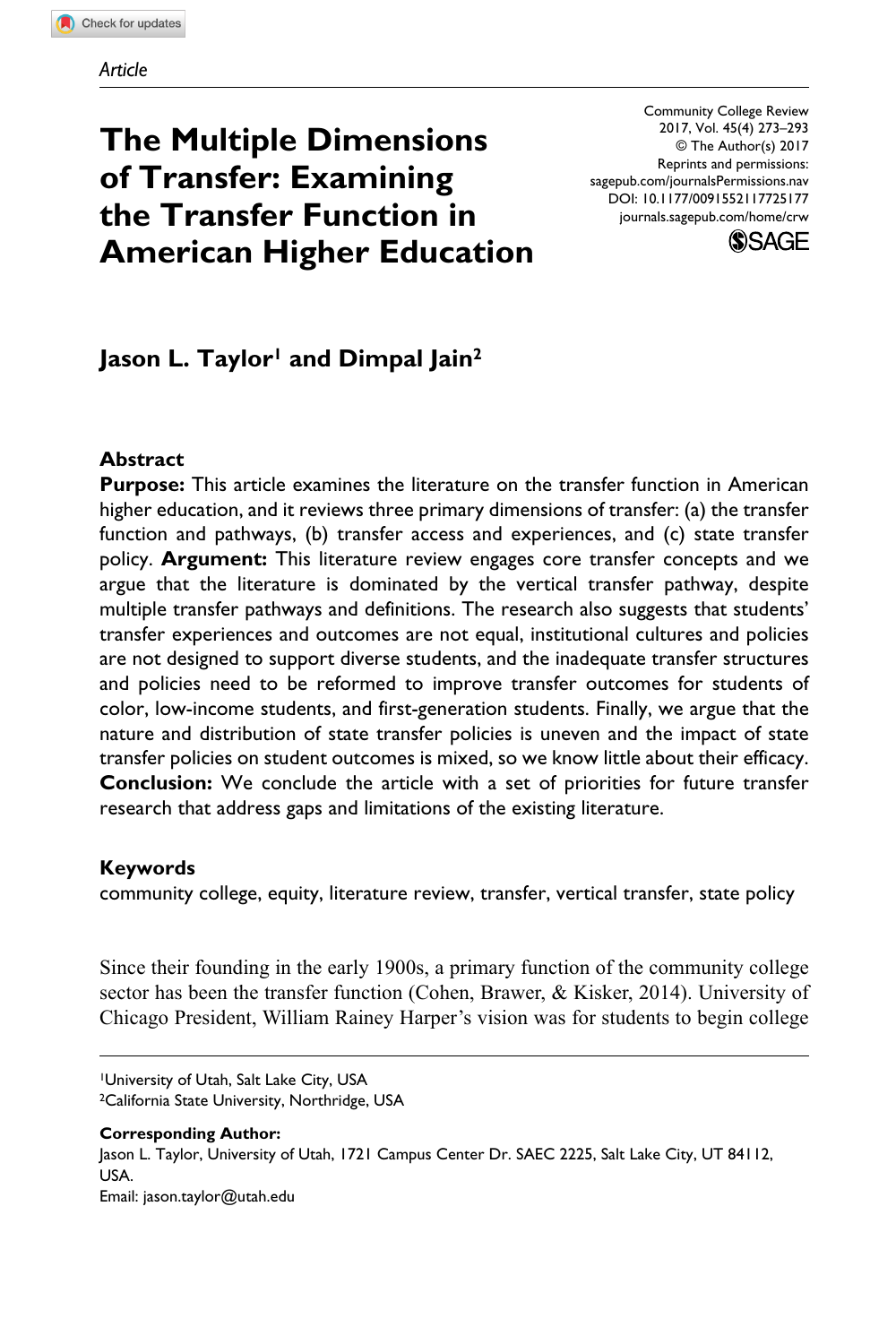at a junior college and transfer to a 4-year institution where they engage in their academic major coursework (Brint & Karabel, 1989; Cohen et al., 2014). Indeed, many community colleges design their curriculum and programs with the assumption that students desire to and will transfer to a 4-year institution.

Community colleges are among the most diverse institutions in American higher education (American Association of Community Colleges, 2016). This diversity manifests itself in multiple forms, such as the various types of students that community colleges serve, the leadership they employ, and the resources and curriculum they provide for the community (Bailey & Morest, 2006; Long, 2016; Provasnik & Planty, 2008). Many underserved students, including women, first-generation students, low-income students, and students of color rely on the community college to access higher education and a baccalaureate degree pathway (Handel, 2013; Ornelas & Solorzano, 2004). The vertical transfer pathway—transfer from a 2-year to 4-year college—is a critical function of the American higher education system, but this review describes other forms of transfer such as lateral transfer, reverse transfer, swirling, reverse credit transfer, and dual credit, which represent a much broader and expansive set of transfer pathways.

Today's college student is very likely to transfer institutions or credits, elevating the role of transfer in the postsecondary ecosystem. Nationally representative data from the Beginning Postsecondary Study (BPS) and data from the National Student Clearinghouse (NSC) suggest that approximately one third of first-time college students transfer institutions or co-enroll at least once within 5 to 6 years of initial enrollment (Hossler et al., 2012; United States Department of Education, 2017a). Of the approximately 33% of students who transferred, 25% transferred more than once and 27% transferred across state borders (Hossler et al., 2012). Data on the mobility of bachelor's degree recipients show that nearly half (46%) attended a community college prior to receiving their bachelor's degree (NSC, 2015). These data all suggest that student transfer and mobility is a predominant feature of the American higher education system and college student experience, and that policy and practice must adapt to transfer student patterns.

The purpose of this literature review is to examine three distinct dimensions of transfer: (a) the transfer function and pathways, (b) transfer access and experiences, and (c) state transfer policy. These three dimensions do not encompass the entire spectrum of transfer literature, but they reflect significant dimensions of existing scholarship and reflect the priorities articulated in a recent white paper prepared by transfer researchers (Bragg, Taylor, Giani, & Soler, 2016). In 2016, the Bill and Melinda Gates Foundation convened researchers to identify and explore existing scholarship on transfer. Participating in the meeting were 17 researchers who represented 14 different universities or research organizations, and all researchers have established track records of publishing on transfer and mobility. Although the three dimensions examined in this article emerged organically from the convening, we careful reviewed the literature and foundational texts (e.g., Brint & Karabel, 1989; Cohen et al., 2014; Dougherty, 1994; Handel, 2013), and we found these three themes were salient and robust areas of transfer scholarship and a viable organizational framework for the review. Our method for the literature review included reexamining foundational texts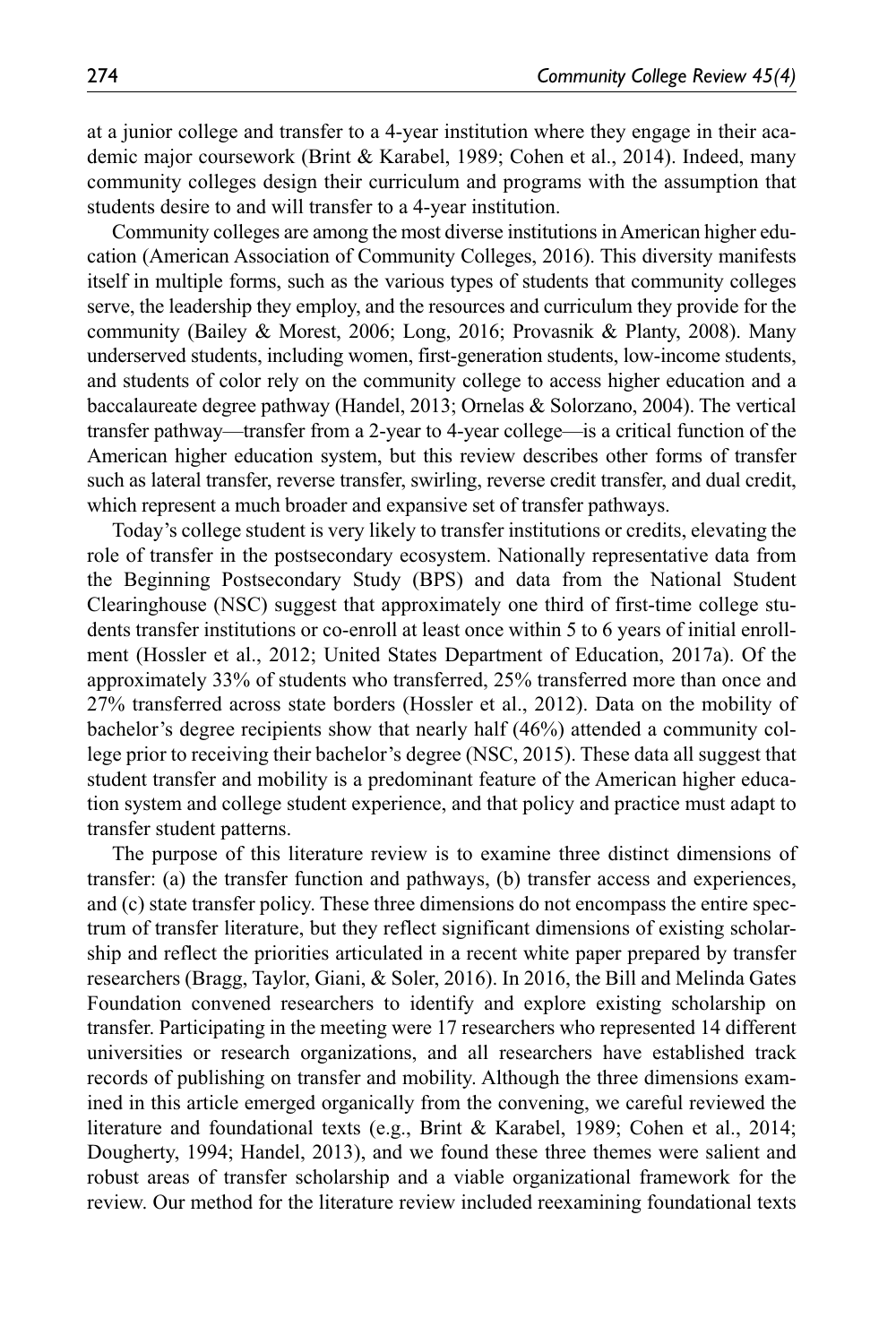on community colleges and transfer, reviewing recent peer-reviewed literature largely within higher education and education journals, and reviewing policy reports and briefs from foundations, government agencies, and research and policy organizations. We reviewed several scholarly databases (e.g., ERIC, JSTOR) for relevant search terms including "transfer," "transfer function," "transfer pathways," "transfer gap," "transfer experiences," and "transfer policy."

The first section of the literature review, the transfer function and pathways, answers four specific questions: (a) What is the transfer function? (b) What are the different types of transfer? (c) Why do students transfer? and (d) How effective and efficient are transfer pathways? The second section of the literature review—transfer access and experiences—answers two specific questions: (a) What is the vertical transfer gap? and (b) What is the racial transfer gap? The final section of the literature review, state transfer policy, answers two specific questions: (a) What state transfer policies regulate transfer and articulation? and (b) How effective are state transfer policies? In the final section, we draw from the literature to propose a future research agenda for transfer.

# **The Transfer Function and Pathways**

The dominant conception of the transfer function in American higher education is arguably the vertical transfer pathway. Many scholars have defined vertical transfer as a primary mission of the community college (Cohen et al., 2014; Cross, 1985; Handel, 2013; Mullin, 2012). Cross (1985) noted that community colleges with a transfer function would

 . . . offer the liberal arts courses needed for transfer to four-year institutions, stress student retention, offer transfer counseling services, conduct follow-up studies of students transferring to four-year colleges to see how well they performed, accept performance on standardized academic achievement tests as a critical dimension of quality, and develop opportunities for faculty members to articulate course content with their department peers in four-year colleges. (p. 38)

This transfer function and the vertical pathway represent an ideal route from an organizational and administrative perspective, yet data on students' transfer and mobility patterns in higher education reflect a different reality.

Research on student mobility suggests that student pathways are diverse and variable. Indeed, when quantifying transfer activity within the higher education ecosystem, vertical transfer is the exception rather than the rule. A recent study by the NSC examined a cohort of first-time fall 2006 students and found that approximately 900,000 students (33%) transferred institutions at least once during the 5-year study (Hossler et al., 2012). Of these transfer students, only 29% transferred from a 2-year institution to a 4-year institution as their first transfer. The remaining 71% of students transferred laterally from a 2-year to 2-year  $(19%)$  or 4-year to 4-year  $(26%)$  or in reverse from a 4-year to 2-year  $(26\%)$ .<sup>1</sup> The study illustrates that vertical transfer students are *not* the majority of transfer students, and suggests the need for a greater focus on and understanding of different transfer types.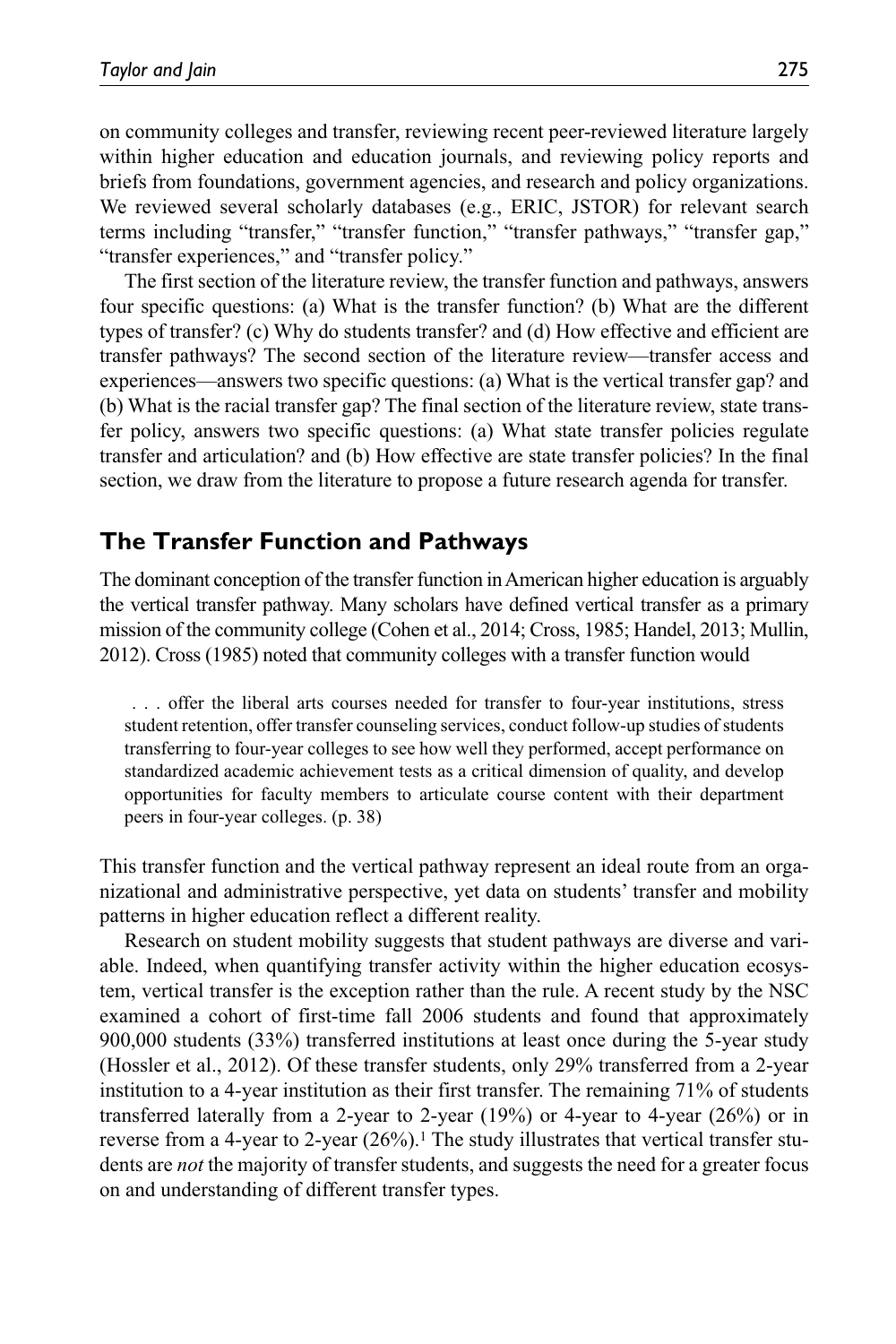| Transfer patterns and terms                                                          | Definition(s)                                                                                                                                                                                                                                                                                                   |  |  |  |  |
|--------------------------------------------------------------------------------------|-----------------------------------------------------------------------------------------------------------------------------------------------------------------------------------------------------------------------------------------------------------------------------------------------------------------|--|--|--|--|
| Vertical transfer                                                                    | Students who begin at a 2-year and transfer to a 4-year<br>with or without an associate's degree (Townsend,<br>$2001$ ).                                                                                                                                                                                        |  |  |  |  |
| Lateral transfer                                                                     | Students who transfer from a 2-year institution to a<br>2-year institution, or a 4-year institution to a 4-year<br>institution (Bahr, 2009).                                                                                                                                                                    |  |  |  |  |
| Reverse transfer                                                                     | Students who begin at a 4-year and transfer to a 2-year<br>institution, including undergraduate reverse transfer<br>students, postbaccalaureate reverse transfer students,<br>double reverse transfer students, and summer<br>sessioners (Hagedorn & Castro, 1999; Townsend, 2001;<br>Townsend & Denver, 1999). |  |  |  |  |
| Reverse credit transfer                                                              | The transfer of credits from a 4-year institution back to<br>a 2-year institution for the purpose of conferring an<br>associate's degree (Taylor, 2016).                                                                                                                                                        |  |  |  |  |
| Swirlers and alternating<br>enrollees                                                | Students who attend more than two institutions and<br>transfer or who transfer from and to community<br>colleges (Adelman, 2004, 2006; de los Santos & Wright,<br>1989; Townsend, 2001).                                                                                                                        |  |  |  |  |
| Concurrent enrollees,<br>co-enrollment.<br>double-dipping,<br>simultaneous enrollees | Students who attend more than one institution at the<br>same time and who transfer courses (Adelman, 2004,<br>2006; Crisp, 2013; McCormick, 2003; Townsend, 2001;<br>Wang & Wickersham, 2014).                                                                                                                  |  |  |  |  |
| Dual credit, dual enrollment<br>Transient                                            | Transfer of college-level courses taken during high school.<br>Students who take courses as nondegree seeking students<br>at institutions other than home institution with intention<br>to transfer credits to home institution (McCormick, 2003).                                                              |  |  |  |  |

**Table 1.** Transfer Patterns, Terms, and Definition(s).

*Note.* These transfer terms are commonly used in the literature. We recognize these terms could be interpreted as hierarchical, deficit, and/or problematic, and we advocate for the development of critical and appropriate language to describe transfer patterns and experiences. *Source.* Adapted from Taylor (2016).

# *Transfer Types and Pathways*

The literature lacks a comprehensive typology and account of transfer types and patterns. The most comprehensive review is Townsend's (2001) article, which identified six transfer patterns, but her review does not account for more recent policy developments such as reverse credit transfer, nor does the review adequately decipher between the movement of students, or student transfer, and the movement of credits, or credit transfer. In a recent review, Taylor (2016) offered eight common categories of transfer patterns and pathways based on existing literature, and these are displayed in Table 1. These eight patterns are: vertical transfer; lateral transfer; reverse transfer; reverse credit transfer; swirlers and alternating enrollees; concurrent enrollees, co-enrollment, double-dipping, simultaneous enrollees; dual credit, dual enrollment; and transient.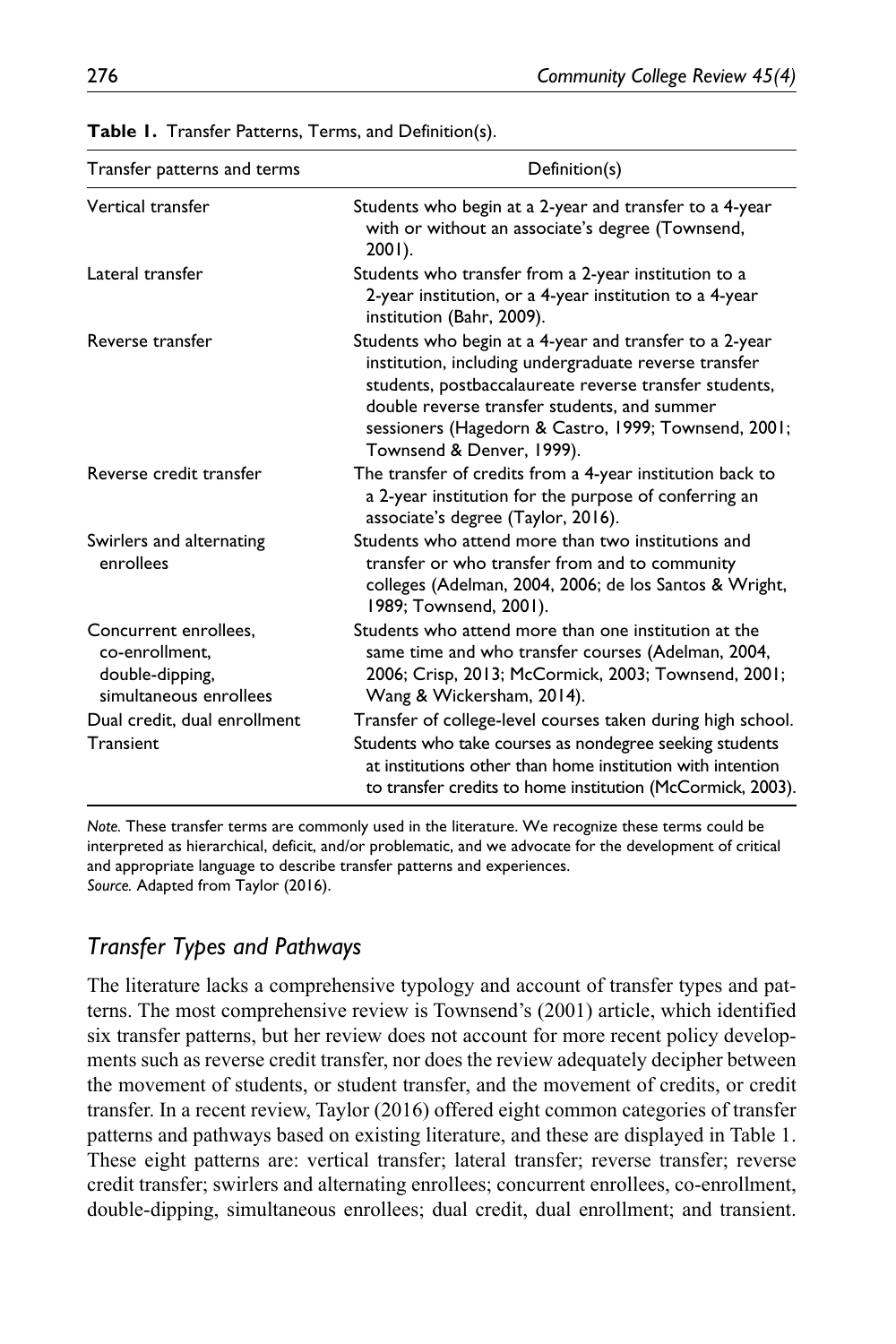Although this review summarizes common transfer patterns and types, it is not exhaustive because it does not include important credit transfer programs such as the transfer of military credits, international transfer of credits, and the conferral of credits for competency-based education. Our review suggests that the preponderance of literature continues to be dominated by the vertical transfer pathway,<sup>2</sup> and although it plays a critical role in American higher education, the transfer function must be conceptualized beyond vertical transfer. Research and policy should engage a more diverse and expansive set of transfer policies and practices.

# *Understanding Transfer Decisions*

Situating the literature within student departure reveals that many students transfer or depart their initial institution for reasons unrelated to academic purposes, which has implications for policy and practice. Data from BPS 2004-2009 provide a nationally representative portrait of why students transfer. On average, students' reported reasons for transferring from their first institution were as follows: pursue bachelor's degree (57%), personal reasons (38%), finished classes (28%), other reasons (19%), scheduling problem (18%), not satisfied (17%), financial reasons (11%), family responsibilities (6%), and academic problems (3%) (United States Department of Education, 2017b). The reasons that students report transferring vary by level of institution. For example, 82% of students who transferred from a 2-year institution indicated they transferred because they intended to pursue a bachelor's degree compared with only 25% of students who transferred from a 4-year institution. The BPS data corroborate studies on reasons for lateral transfer (i.e., transfer between 4-year institutions), which suggest students transfer for reasons such as social circumstances, relocation, fit, proximity to home, and strategic moves (Bahr, 2012; Washington Higher Education Coordinating Board, 2009). The fact that many students transfer for personal reasons or reasons unrelated to academic factors suggests that despite leaders' and policymakers' best intentions to design seamless and linear transfer pathways, student behavior will not always follow these pathways. Transfer pathways and policies need to be flexible enough to accommodate students' dynamic personal lives and should not penalize students for not following an administratively ideal path.

# *Inefficient and Ineffective Transfer Pathways*

Transfer pathways, particularly the vertical pathway, are intended to support students' transition and ensure student success. However, previous research shows that transfer pathways are often inefficient and ineffective (Horn & Skomsvold, 2011; Monaghan & Attewell, 2015; Townsend & Wilson, 2006). The purpose of this section is not to argue that transfer does not work for all students, but rather to identify ways in which transfer and articulation policies and practices fall short of their potential. In this section, three critical dimensions of inefficient and ineffective transfer pathways are reviewed: (a) credit loss, (b) inadequate articulation, and (c) structural and institutional barriers.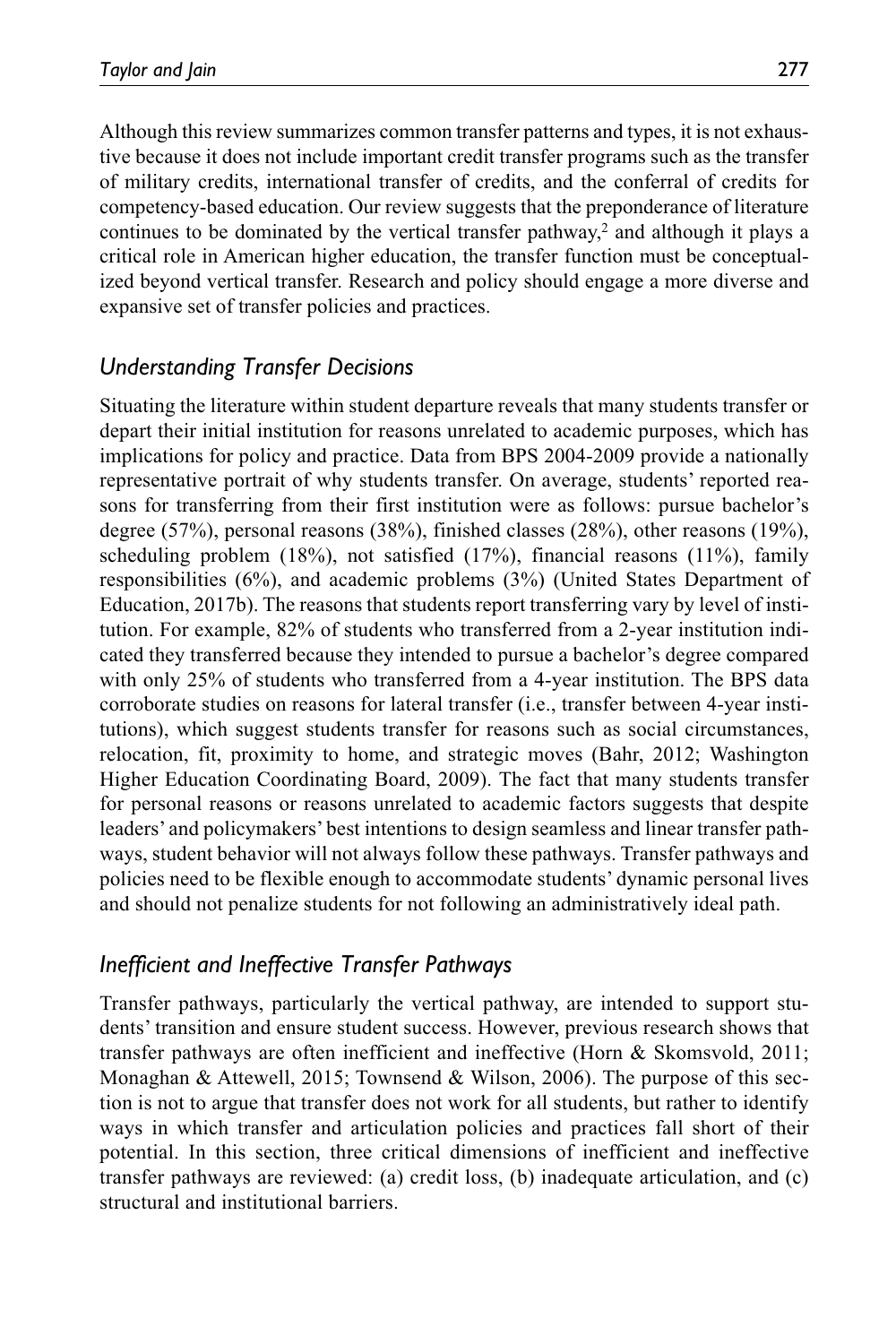The first dimension is credit loss, which refers to the extent to which students lose college credits when they transfer to another institution. Roksa and Keith (2008) argued that many state transfer policies are intended to preserve credits and reduce credit loss in students' transition to a different institution, and various studies have examined the nature and degree of credit loss during transfer (Bowls, 1988; Monaghan & Attewell, 2015; Pincus & DeCamp, 1989). In a recent study that used nationally representative data, Monaghan and Attewell (2015) found that 14% of community college transfers lost more than 90% of their credits after transfer, 58% lost less than 10% of their credits, and 28% lost between 10% and 89% of their credits after transfer. It is important to note that the majority of students lost a relatively small percentage of credits, but a substantial percent of students (14%) also lost a majority of credits. Loss of credit means that students likely need to repeat classes, attend school longer, and spend more money on tuition; these can all negatively affect bachelor's degree completion.

Inadeqaute articulation is the second dimension of ineffective transfer pathways . The literature suggests that articulation policies and practices often do little to articulate credit beyond core general education courses and are not inclusive of technical degree programs. A total of 36 states have transferrable general education packages, but 14 states do not have these statewide policies (Education Commission of the States [ECS], 2016). In states without these policies, the transfer of general education courses between in-state institutions is dependent on individual agreements between institutions and left to institutional discretion. Similarly, research on the transfer of technical degrees and credits suggests that many applied credits and degree programs, in which community college students often begin their education, do not transfer (Ignash, 1997; Ignash & Kotun, 2005). Ignash (1997) noted that " . . . in most places, these degrees [applied degrees] are still not considered 'equal' to the transfer degrees" (p. 8). Although many states have developed transfer pathways for technical programs, including applied baccalaureate degrees, they are often limited to fields such as nursing, computer science, and engineering (Ignash & Kotun, 2005).

A third and critical dimension of transfer ineffectiveness is attributed to structural and institutional barriers that are symptomatic of a higher education system that was not designed for nor has adapted for the mobile college student. Several barriers emerge from the literature that predominantly represent a failure of institutions to accommodate transfer students and prospective transfer students. First, as previously noted, many transfer students lose credits during the transfer process, which is empirically linked to decreased likelihood of bachelor's degree completion (Monaghan & Attewell, 2015). This loss of credit can be attributed, in part, to the gaps in course articulation among institutions as well as student uncertainty (Hodara, Martinez-Wenzl, Stevens, & Mazzeo, 2016). Second, research suggests that institutions do not: provide adequate information and advising, provide timely and comprehensive academic and social support services, communicate with partner institutions, or provide students financial incentives to prospective transfer students (Bers, Filkins, & McLaughlin, 2001; Dowd, Pak, & Bensimon, 2013; Reyes, 2011; Tobolowsky & Cox, 2012; Townsend & Wilson, 2006).

Third, despite the proliferation of articulation agreements, equally important is developing and maintaining strong community college and university partnerships to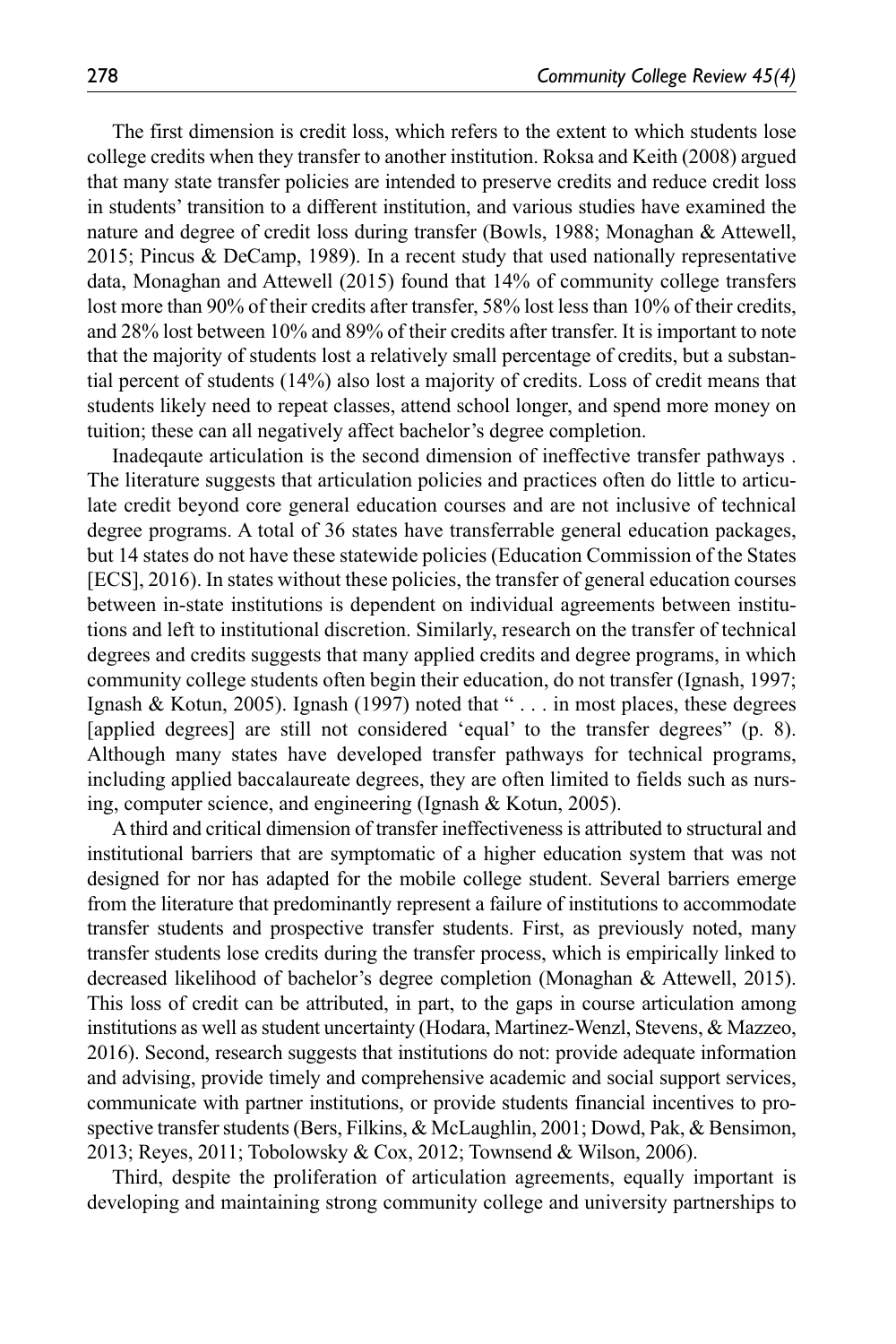support the transfer function (Kisker, 2007). Efforts that involve and engage faculty are critical to strong partnerships and effective transfer and articulation agreements (Ignash & Townsend, 2000; Kisker, 2007); yet, transfer and articulation is often an administrative process that is separate from faculty responsibilities. Fourth, many transfer students experience differences in expectations between their previous institution and their transfer institution, which can negatively influence their adjustment after transfer, a term often described as *transfer shock* (Cejda, Kaylor, & Rewey, 1998; Hills, 1965; Laanan, 2001). Students experience transfer shock, in part, because institutions do not prepare students to transfer nor support their transition after transfer.

Fifth, an institution's organizational culture and ideology, whether at a 2-year college (Miller, 2013; Shaw & London, 2001) or at a 4-year college (Jain, Bernal, Lucero, Herrera, & Solorzano, 2016), can influence its commitment to transfer and transfer students and in turn influence the success of the transfer function. One example of a transfer sending culture at the 2-year college level is the support and resources that institutions provide toward transfer advising and counseling (Ornelas & Solorzano, 2004). For example, in the California community colleges, which is the largest community college system in the United States, the student-to-counselor ratio ranges from 800:1 to more than 1,800:1 (California Community Colleges Student Success Task Force, 2012). Many scholars have drawn attention to the important role of counselors as transfer agents (Allen, Smith, & Muehleck, 2014; Bahr, 2008; Orozco, Alvarez, & Gutkin, 2010), although research shows students have found issues with accessibility, individuation, and accuracy of information when seeking academic guidance (Allen et al., 2014) or they have not found counselors not to be validating (Dowd et al., 2013).

A transfer receptive culture at the 4-year college is defined as an institutional commitment that assists students pre- and post-transfer with navigating the community college, guidance with coursework, the university application process, enrollment at the 4-year, and addressing the university campus racial climate for transfer students (Jain et al., 2016). For students transferring vertically, experiences prior to transfer and students' prior academic institution have been found to be predictive of student performance and/or adjustment post-transfer (D'Amico, Dika, Elling, Algozzine, & Ginn, 2014; Laanan, 2007; Laanan, Starobin, & Eggleston, 2010) as has the environment at the receiving institution (Bahr, Toth, Thirolf, & Massé, 2013, Laanan, 2007; Laanan et al., 2010). When a 4-year campus does not have a strong transfer receptive culture and does not attempt to partner effectively with community colleges, this can result in ineffective outreach, access, and retention for transfer students (Jain et al., 2016).

# **Transfer Access and Experiences**

A lingering debate in the literature on transfer and community colleges centers around the extent to which the vertical transfer function, via the community college, is actualized or thwarted as evidenced by the vertical transfer gap. As mentioned earlier, vertical transfer is simply one of the many forms of transfer, but research on it has dominated the scholarship on transfer and mobility which warrants our extensive review of it.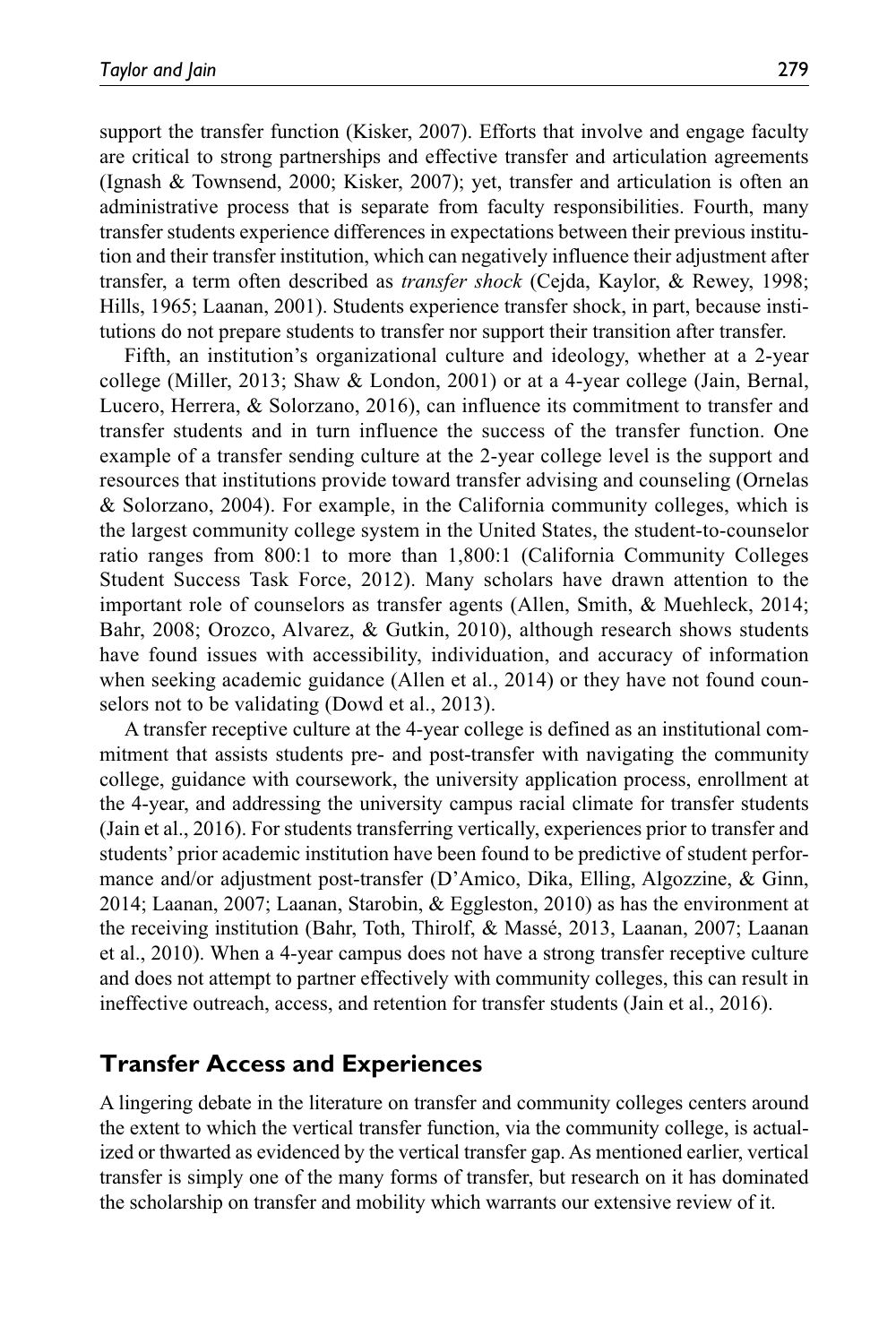#### *The Vertical Transfer Gap*

Historically, the community college, via the transfer function, was built and conceptualized as a gatekeeper to 4-year institutions (Brint & Karabel, 1989; Dougherty, 1994). According to Dougherty and Kienzl (2006), however, " . . . during the years between 1960 and 1990, the transfer mission was eclipsed. Community colleges shifted their attention to expanding occupational education and continuing education, and transfer rates declined" (p. 453). In addition, scholars argue that community college students' transfer aspirations were often *cooled out* and diverted toward other tracks such as terminal certificate programs that could lead to immediate job placement (Clark, 1960; Pincus, 1980). This is what some scholars have argued is the diversionary effect of the community college, whereby community college attendance diverts students away from the transfer pathway or out of college altogether (Brint & Karabel, 1989; Clark, 1960).

A primary indicator of the vertical transfer gap is the difference between the percentage of students who indicate they desire to transfer and the percentage that actually transfer. Nationally representative data show that approximately 80% of first-time community college students intend to earn a bachelor's degree or higher, but only 23% transfer within 5 years (Horn & Skomsvold, 2011). Indeed, empirical research shows that community college enrollment can reduce students' transfer intentions. Using data from the BPS, Deil-Amen (2006) found that 21% of first-time community college students decreased their intentions from a bachelor's degree to an associate's degree or less.3 One process that explains this phenomenon is what Clark (1960) described as the the cooling-out process whereby community colleges "let down [transfer] hopes gently and unexplosively" (p. 574).

Although there is a gap between transfer aspirations and reality, the research has documented disparities in the vertical transfer gap based on students' background and prior schooling. Research shows that community college students are less likely to transfer if they attended under-resourced high schools that did not adequately prepare them for college, if their parents did not attend or complete higher education, if they are older, or if they did not come from wealthy families with stable incomes (Dougherty & Kienzl, 2006; Dowd, 2007; Wood, Nevarez, & Hilton, 2011). In addition, community college students who attend part-time or have dependents are less likely to transfer than their peers (Wood et al., 2011). These student characteristics are not absolute markers of transfer; however, both community colleges and 4-year institutions have not adequately addressed how to adapt their sending and receiving cultures to diverse students (Jain, Herrera, Bernal, & Solorzano, 2011). Ultimately, the vertical transfer gap is widened for students who do not fit the mold of a traditional student (Rendón, 2002) and differs by socioeconomic status, gender, and various life experiences (Wood et al., 2011).

#### *The Racial Transfer Gap*

The aforementioned disparities in the vertical transfer gap are noteworthy, but race is also a salient factor in the vertical transfer experience and is a disparity that has been documented extensively in the literature (Crisp & Nuñez, 2014; Dowd, 2007; Hagedorn & Lester, 2007; Jain et al., 2011; Perez & Ceja, 2010; Rivas, Perez, Alvarez, &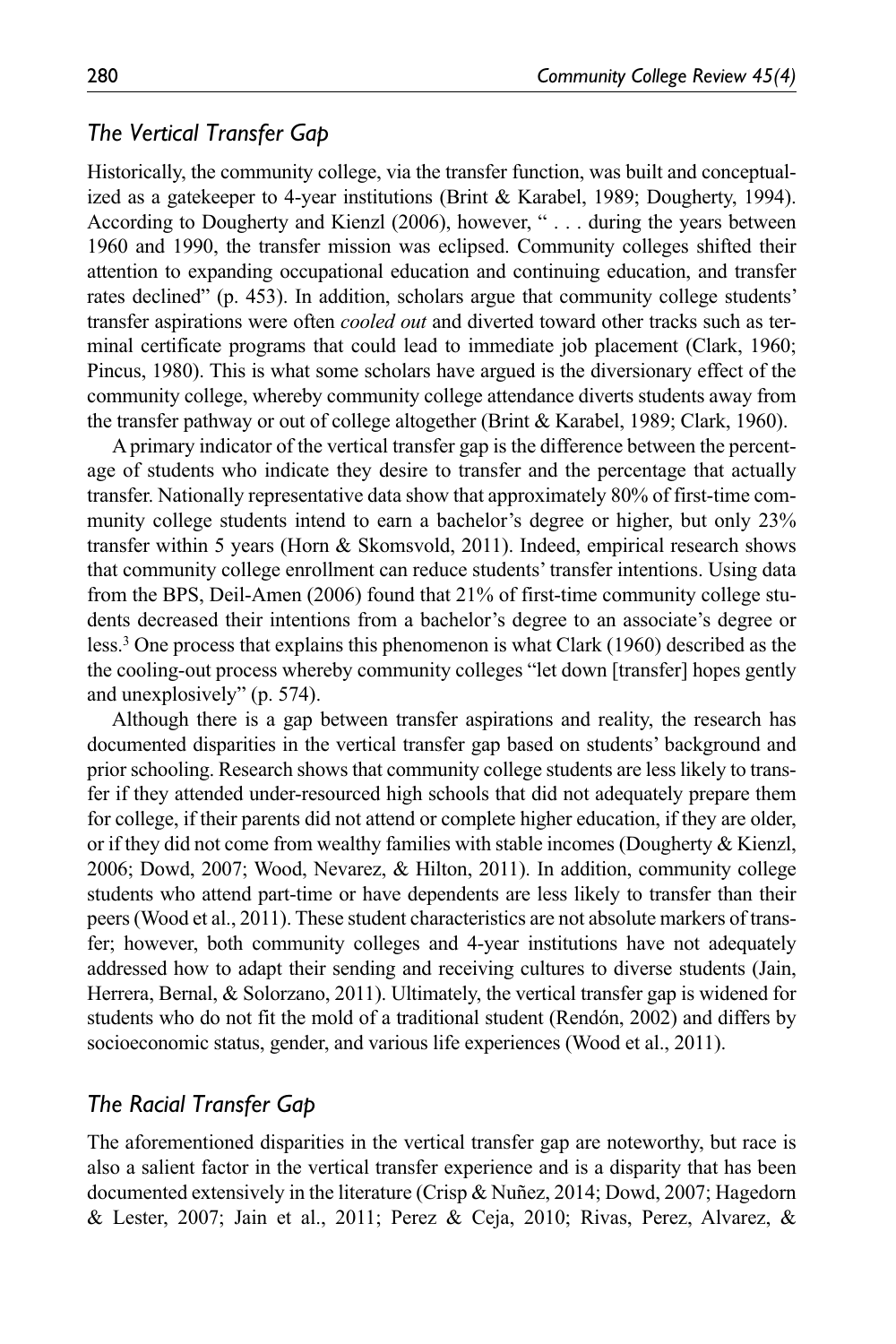Solorzano, 2007). More than half of all Native American, Latinx, and Black undergraduates, and nearly half of all Asian American students across the nation enroll in community colleges (American Association of Community Colleges, 2016). A considerable amount of research demonstrates that identifying as a White student or as a student of color matters in the transfer process (Crisp & Nuñez, 2014; Gándara, Alvarado, Driscoll, & Orfield, 2012; Harris & Wood, 2013; Lew, Chang, & Wang, 2005).

Crisp and Nuñez (2014) coined the term *racial transfer gap*, a term that identifies an inequity in vertical transfer rates based on race. They used two national datasets to examine the racial transfer gap and found 45% of White community college students transferred compared with only 32% of African American and Latinx students, a 13% gap. In an analysis of data from the California Community College System, Wassmer, Moore, and Shulock (2004) found that community colleges with higher Latinx or African American student populations had lower transfer rates, even after controlling for students' academic preparation and socioeconomic status. Most notably, Wood et al. (2011) used data from the National Postsecondary Student Aid Study dataset and found that White community college students were 71% more likely to transfer than students of color.

The majority of studies that examine inequity and transfer are quantitative studies, with a few qualitative studies that explore transfer from an experiential lens (Bensimon & Dowd, 2009; Castro & Cortez, 2016; Dowd et al., 2013; Jackson, 2013; Reyes, 2011; Tobolowsky & Cox, 2012; Townsend & Wilson, 2006). These qualitative studies allow for students to speak directly about their racialized experiences of transfer. For instance, Bensimon and Dowd (2009) and Dowd et al. (2013) explicitly sought to uncover the experiences of diverse transfer students while navigating the transfer pathway and found that transfer agents played a significant role in the selectivity of the receiving transfer institution and they served as positive and affirming authority figures to students. Urias, Falcon, Harris, and Wood (2017) explored the narratives of men of color transfer students and also found that people, more than programs, were instrumental to students' academic success, and that the men of color in their study relied heavily on other men of color for positive peer support after transferring. Further, Jain et al. (2011) found that university outreach initiatives with an explicit racialized focus were beneficial to prospective transfer students of color because students were able to learn from successful transfer students with similar backgrounds.

Collectively, the literature reviewed in this section shows the large gap between community college students' vertical transfer aspirations and the likelihood those aspirations will be realized, and that students' identity and background play a significant role in their ability to transfer successfully. However, students' identity and background are not the sole determinants of transfer. The institutional transfer barriers previously mentioned and state transfer policies also represent structural barriers that can impede students' ability to transfer.

# **State Transfer Policy**

State policy is a significant factor in the governance and coordination of higher education policy, and it has long shaped the transfer function. What follows is a summary of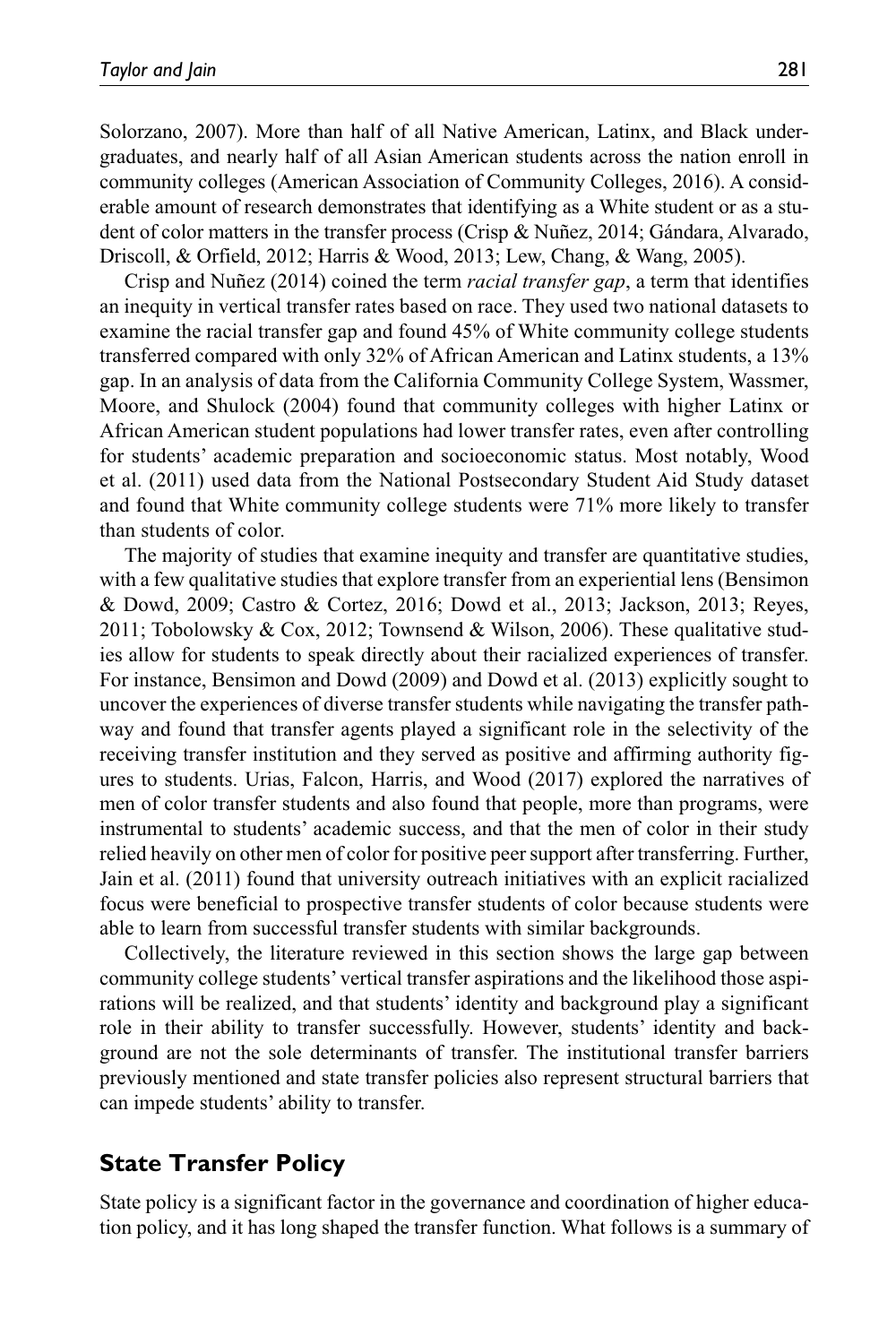transfer policies that govern and regulate transfer and articulation at the state level followed by a review of literature on the effectiveness of state transfer policies.

#### *State Transfer Policy Dimensions and Designs*

Transfer and articulation agreements were developed locally since the beginning of the 2-year college, but it was not until the 1970s that state legislation began to facilitate transfer and articulation (Kintzer & Wattenbarger, 1985). Early versions of these agreements, particularly in states with "formal and legally-based" agreements, facilitated the transfer of general education requirements, determined which institutions could offer certain courses, and included policies about articulation services (Kintzer & Wattenbarger, 1985, p. 22). Since Kintzer and Wattenbarger's (1985) early analysis, studies on state transfer policy and articulation agreements have analyzed the nature of these agreements and, to a limited extent, the effect of agreements. For example, Ignash and Townsend (2000) assessed state articulation agreements using four measures: the transfer directions covered by the agreements, the types of institutional sectors included in the agreements, the degree-related components that ease transfer, and faculty involvement in designing and maintaining agreements. Based on an analysis of the 34 states that had statewide articulation agreements, they found that the majority of agreements covered only 2-year to 4-year transfer within the public sector, facilitated the transfer of Associate of Science or Associate of Arts degrees (not applied degrees), and predominantly focused on the transfer of core general education courses and not program majors.

Articulation agreements often serve as an overarching policy mechanism to facilitate transfer, but state transfer policy and practice is broader than articulation agreements. Researchers and policy analysts have identified several distinct dimensions of state policy that regulate and influence transfer (e.g., Bautsch, 2013; ECS, 2016; Garcia, 2015; Kisker, Wagoner, & Cohen, 2012; National Conference of State Legislatures [NCSL], 2015; Smith, 2010; Taylor, 2016; Townsend, Bragg, & Ruud, 2008; Western Interstate Commission for Higher Education [WICHE], 2010). Table 2 articulates each policy dimension and offers a brief description illustrating that state transfer policies have multiple dimensions. Given the multiple and diverse dimensions of state transfer policies, state transfer context and policies vary greatly, and it is likely student experiences do as well.

#### *Analysis and Effectiveness of State Transfer Policies*

Despite the proliferation of state transfer policies, there is minimal research or evaluation of state transfer policies, either within or between states. Only a small number of quantitative and qualitative studies have analyzed or assessed the efficacy of these policies. Only four studies that examined the impact of state transfer policies using national datasets were identified in the literature, and all four used the vertical transfer rates as the dependent variable. Anderson, Sun, and Alfonso (2006) used the BPS 1989-1994 to examine the impact of state articulation agreements and found that after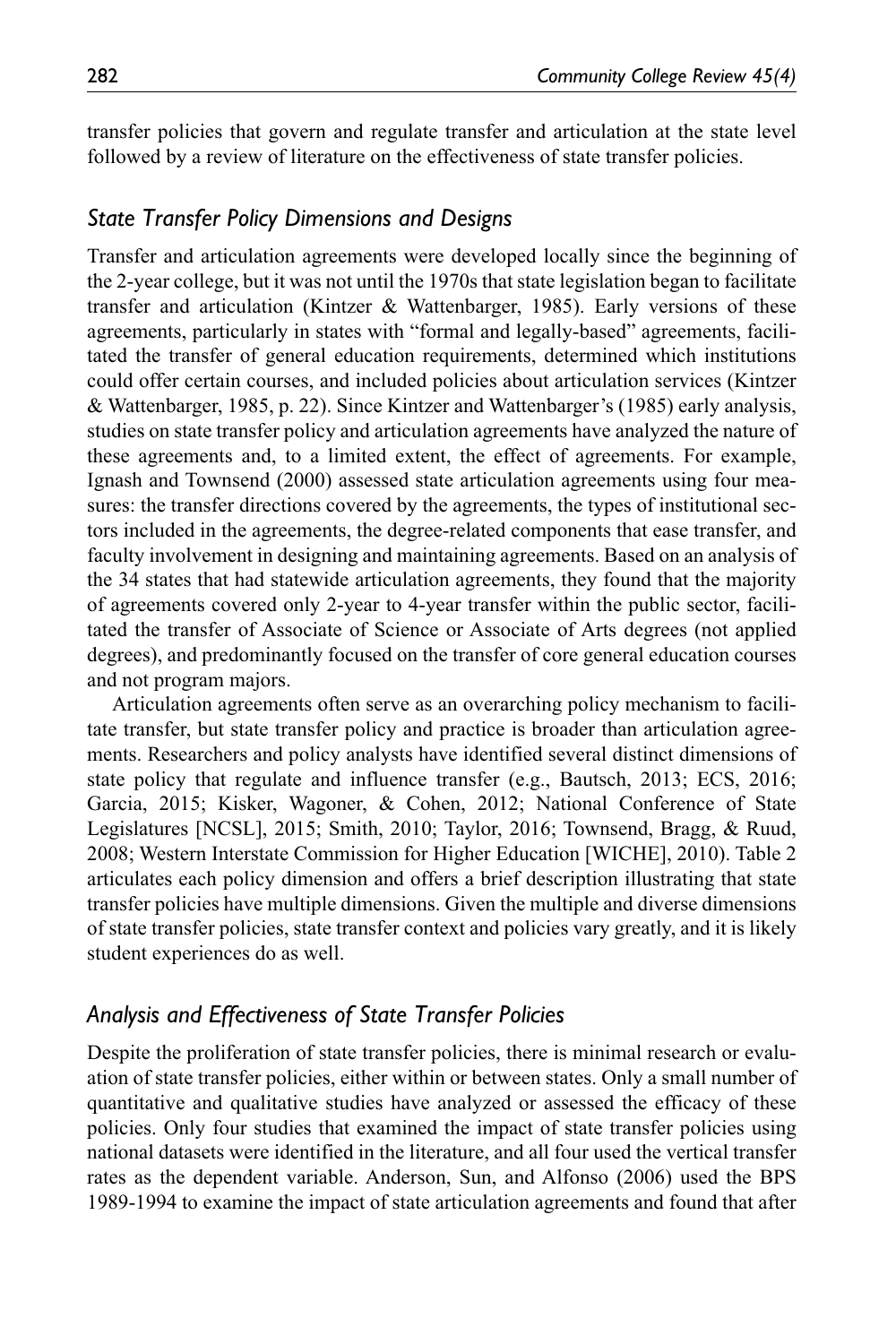| Policy dimension                                          | Description/definition                                                                                                                                                                                                                                                                                                                               |  |  |  |  |
|-----------------------------------------------------------|------------------------------------------------------------------------------------------------------------------------------------------------------------------------------------------------------------------------------------------------------------------------------------------------------------------------------------------------------|--|--|--|--|
| Common Core curricula and<br>general education packages   | Fully transferrable general education courses across all public<br>institutions (ECS, 2016).                                                                                                                                                                                                                                                         |  |  |  |  |
| State legislation or statue                               | State statue or legislation that governs transfer or a portion of<br>transfer. As of 2010, 36 states had state legislation or statue (Smith,<br>$2010$ ).                                                                                                                                                                                            |  |  |  |  |
| Common course numbering                                   | A common numbering system for lower division courses at public<br>institutions. As of 2016, 16 states have common course numbering<br>systems (ECS, 2016).                                                                                                                                                                                           |  |  |  |  |
| Community college and<br>applied baccalaureate<br>degrees | Policies that help ensure transferability of technical courses to<br>allow for students with applied associate's degrees to transfer<br>to a bachelor's degree program, currently offered in 39 states<br>(Townsend, Bragg, & Ruud, 2008).                                                                                                           |  |  |  |  |
| Guaranteed transfer of an<br>associate's degree           | Policies often ensure credit transferability, waiving of general education<br>requirements at the transfer institution, and admission with junior<br>standing. As of 2016, 31 states have this policy (ECS, 2016).                                                                                                                                   |  |  |  |  |
| Reverse credit transfer                                   | Policies that allow for transfer of credit from a 4-year to a 2-year for<br>the purpose of conferring transfer students an associate's degree<br>(Taylor, 2016), currently available in 49 states with 13 states with<br>legislative policies (Garcia, 2015).                                                                                        |  |  |  |  |
| Statewide articulation guides<br>and websites             | ECS (2016) reports that 35 states have statewide guides that provide<br>information to students and families about the mechanics of transfer<br>and transfer requirements.                                                                                                                                                                           |  |  |  |  |
| Student incentives and<br>rewards                         | Policies that incentivize transfer through priority or guaranteed<br>admission, waiving institution-specific general education<br>requirements, providing junior status, and transfer scholarships; 22<br>states have such policies (Smith, 2010); 18 states have performance-<br>based funding formulas that include transfer metrics (NCSL, 2015). |  |  |  |  |
| Transfer associate's degrees                              | State pathways and programs whereby students earn an associate's<br>degree and seamlessly transfer from 2-year to 4-year with junior<br>status, currently implemented or under development in 10 states<br>(Kisker, Wagoner, & Cohen, 2012).                                                                                                         |  |  |  |  |
| Transfer data reporting                                   | Policies that require data tracking on transfer and mobility; in place or<br>under development in 37 states (ECS, 2016).                                                                                                                                                                                                                             |  |  |  |  |
| Transfer pathways and<br>program major articulation       | Policies that allow for seamless transfer from 2-year to 4-year within a<br>specific pathway or program of study (Bautsch, 2013; WICHE, 2010).                                                                                                                                                                                                       |  |  |  |  |

|  |  |  |  |  |  | Table 2. State Transfer Policies and Policy Descriptions. |
|--|--|--|--|--|--|-----------------------------------------------------------|
|--|--|--|--|--|--|-----------------------------------------------------------|

controlling for several student-level covariates, states' presence of articulation agreements had no impact on students' likelihood of transferring. They not only speculated that the null effect might be due to immature policies that were recently implemented but also argued that solely relying on state-level compulsory policy instruments may not yield the desired outcomes. Gross and Goldhaber (2009) used the NELS and the Integrated Postsecondary Education Data System (IPEDS) datasets and modeled the influence of several configurations of state transfer policies, including the overall presence of articulation agreements, the strength of state transfer policy, and individual policy components. Across all models, they found no evidence that state transfer policies influenced students' likelihood of vertical transfer. However, their subgroup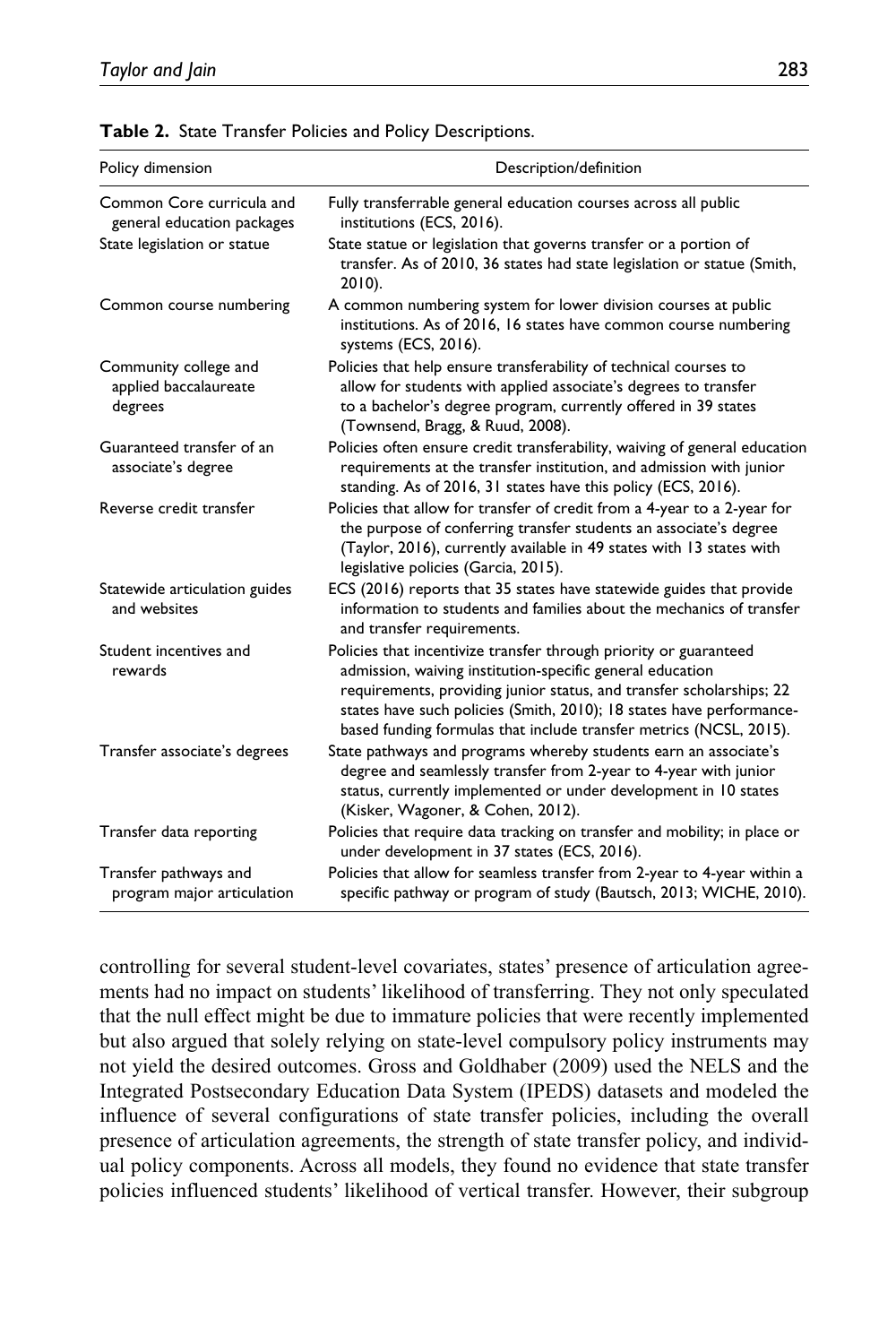analysis found that Hispanic students were more likely to transfer in states with articulation agreements compared to states without articulation agreements.

Kienzl, Wesaw, and Kumar (2011) used the BPS 2004-2009 dataset and found no difference in transfer rates between students in states with and without state articulation policies. In fact, the presence of a state articulation policy was negatively associated with vertical transfer for students earning an associate's degree at the 2-year institution. In a more recent analysis also using the BPS 2004-2009 dataset, LaSota and Zumeta (2015) used multilevel modeling and found that statewide transfer guides (i.e., guides that describe transfer and articulation requirements and answer student questions) were positive and significant predictors of community college students' likelihood of transferring to a 4-year institution, and that common course numbering was a positive and significant predictor of transfer for first-generation students.

Roksa and Keith (2008) departed from other scholars by measuring outcomes other than vertical transfer rates; they argued that articulation agreements were not designed to increase transfer rates but to decrease credit loss. They used NELS data and multivariate regression analysis and found that the presence of state articulation agreements was not a statistically significant predictor of transfer students' bachelor's degree attainment, time to bachelor's degree, or credits to bachelor's degree. Roksa and Keith speculated that the null results may be due to differences in state policy goals, the disconnect between policy intent and policy implementation, or complicated articulation systems that may be counterproductive.

Beyond these studies that use national datasets, three studies have estimated the impact of transfer policies within a state. In an analysis of California's 2010 legislation that created Associate Degrees for Transfer, Baker (2016) found that California's policy significantly increased the number of associate's degrees conferred but did not yet have a significant effect on likelihood of students transferring from a community college to 4-year institution. The second study is based on Washington State's Associate of Science–Transfer (AS-T) degree that was designed to provide a better transfer pathway for science and engineering students than the state's existing Direct Transfer Associate (DTA) degree. The Washington State Board for Community and Technical Colleges' (WSBCTC) study found that students who completed the AS-T degree completed the degree with fewer credits and had higher transfer rates than students who completed a STEM Focused DTA degree; however, the study was descriptive and did not control for other factors that might influence the outcomes (WSBCTC, 2014). The third study examined the influence of Tennessee's general education cluster and found that completing the general education cluster prior to transfer was a significant predictor of college grade point average (GPA), bachelor's degree completion, and time to bachelor's degree (Tennessee Higher Education Commission, 2012).

A small number of studies have used critical theory and critical analysis to examine transfer policies. Chase, Dowd, Pazich, and Bensimon (2012) used critical policy analysis to examine state transfer policies in seven states to understand how the needs of minoritized groups are addressed by state transfer policy and accountability instruments. They found that nearly all state transfer policies—transfer legislation and regulations—were color-blind, with the exception of California. They argued that the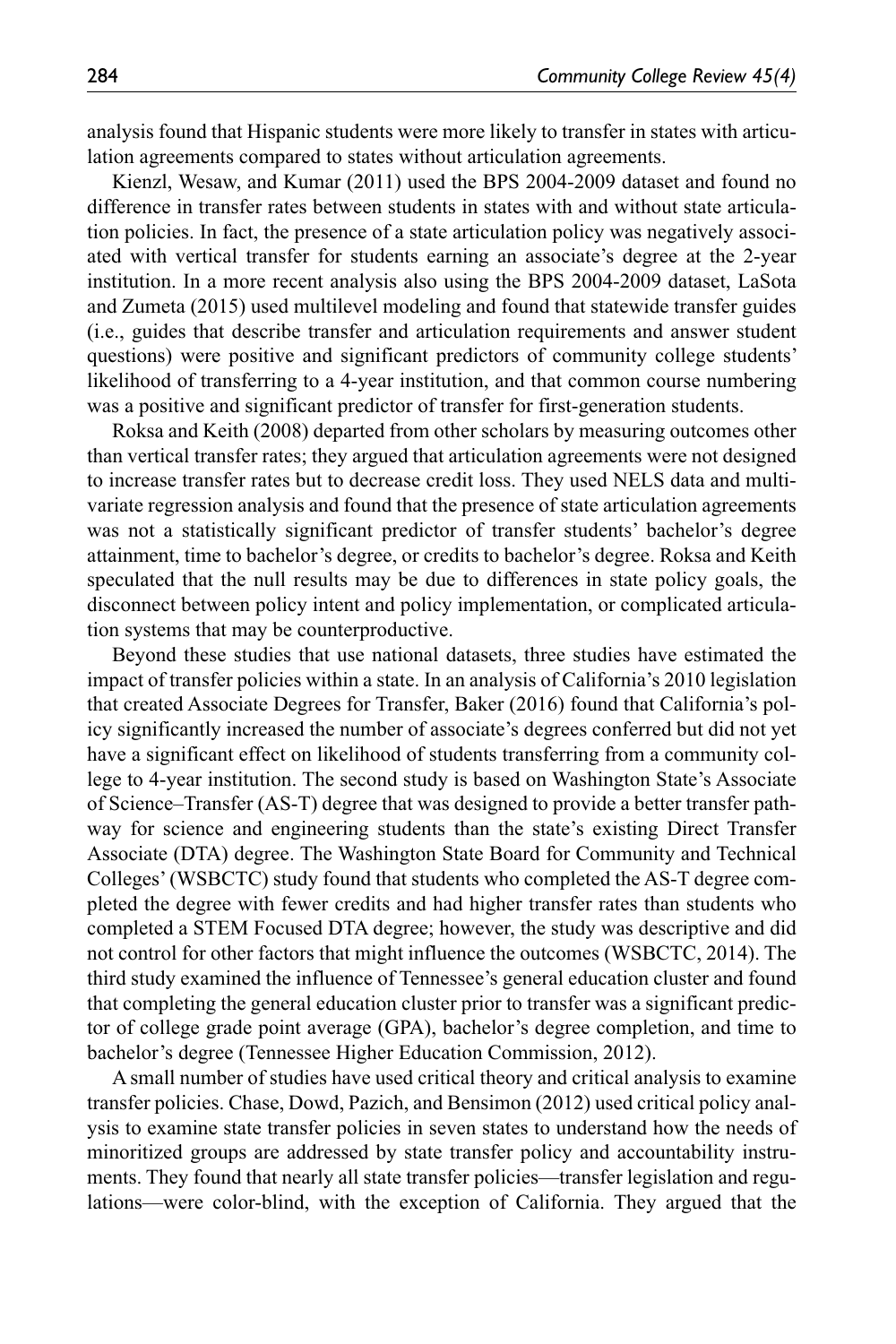absence and disregard for inequitable transfer outcomes is perpetuated by the colorblind policies. Although they found that race and ethnicity were likely to be embedded in state accountability indicators or strategic planning documents, they observed a disconnect between legislation and accountability instruments whereby equity goals were evident in planning documents, but accountability policies and systems did not include transfer to address equity goals. In a second study, Chase (2011) also used critical policy analysis to examine transfer policies for technical credit transfer in Ohio, Texas, Washington, and Wisconsin. Chase found that state legal codes, which are often decades old, can restrict transfer opportunities for technical students by limiting the number of allowable transfer programs. Similarly, Chase found that policies limit the transferability of technical credit, which, in turn, limits transfer opportunities for technical students and increases credit loss.

Another subset of studies have examined the policy process related to transfer, policy, and environmental conditions that facilitate state-level transfer and articulation. For example, Kisker et al. (2012) examined transfer reform in four states and identified five themes that supported transfer and articulation reform for transfer associate's degrees: legislative action as driver; presidential leadership and statewide governance or coordination; clear, ongoing organizational structure; the autonomy versus efficiency balancing act; and building trust and allaying fears through faculty-driven processes. Wellman (2002) reviewed and assessed transfer policy in six states and found that both structural policies (e.g., conditions that affect all of postsecondary education such as governance, accountability reporting, funding, incentives, etc.) and academic policies specific to 2-year to 4-year transfer (e.g., core curriculum, articulation agreements, etc.) influence transfer outcomes. Wellman argued that state policies that go beyond academic policies and have comprehensive and integrated approaches to transfer are more likely to influence diversity and higher education mobility.

The evidence and research on state transfer policy portrays a mixed and incomplete picture. This is likely due, in part, to the varied nature of state transfer policies and their designs. As Bers (2013) noted in her review of state transfer policies and agreements, "What is most evident from this brief overview is the wide variation and complexity in policies and agreements within and across states, systems, and colleges" (p. 24). Most quantitative national studies find null effects of state transfer policies, particularly articulation agreements, which may be due to the variation in state policy. The three quantitative studies of individual state policies are more positive, suggesting that quantitative research on state transfer policies might be most productive when conducted within states rather than between states. Even still, research by Chase (2011) and Chase et al. (2012) illustrated that state transfer policies may be unlikely to reduce long-standing gaps in vertical transfer outcomes for students of color without a more intentional design that is aimed to reduce inequities. Studies on the policy process and conditions provide valuable contextual conditions and policy factors that influence important transfer outcomes. Finally, existing studies on state transfer policy are narrowly focused on vertical transfer, and research is yet to examine more carefully how state policy affects other types of transfer.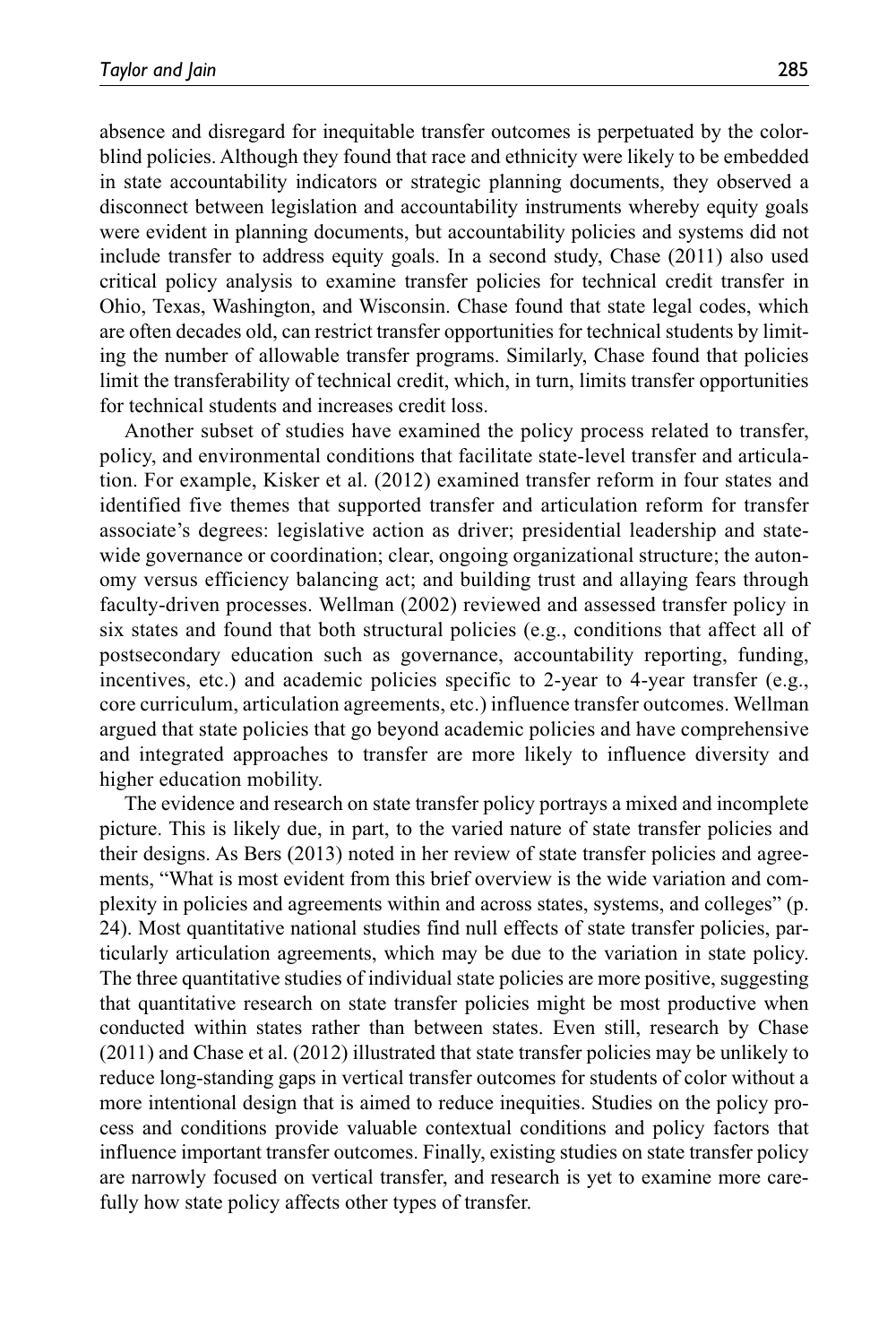#### **Discussion and Future Research**

This article has reviewed and assessed several salient pieces of literature on the subject of transfer in higher education, with a particular emphasis on the transfer function and pathways, transfer access and experiences, and state transfer policy. Based on this review, several inferences and observations are worth noting. First, research on vertical transfer continues to dominate the transfer literature, yet transfer manifests itself in a variety of types, patterns, and experiences for which there is little empirical evidence. Second, the transfer function provides vital pathways to degrees for college students, but inadequacies in existing transfer structures and systems need to be addressed to improve transfer outcomes, particularly for students of color, low-income students, and first-generation students. Third, research suggests that students' access to and experiences with transfer are not equal, and existing institutional cultures and policies are not necessarily designed to support them. Fourth, the distribution and nature of state transfer policies are uneven and diverse, which suggests transfer operates differently in various states, and students' transfer experience is conditional upon the state context. Fifth, the evidence on the impact of state transfer policies across states is mixed, but the research within states is more promising. Despite decades of implementation of state transfer policies, little is known about their efficacy and the conditions that promote effective transfer and articulation policies.

The transfer phenomenon may never be entirely effective or efficient because successful transfer requires that an extremely diverse and complex system of higher education function at optimal capacity. Similarly, successful transfer assumes that individuals and organizations are equipped with the best and most complete information; yet, the very nature of American higher education, with its diverse student population and diverse institutional missions and values, suggests that there are multiple ways to realize and approach transfer. Indeed, the historical origins of community colleges show that their original purpose was not to advance social mobility, but to protect institutional autonomy (4-year institutional autonomy and values) at the expense of student aspirations and ambitions (Brint & Karabel, 1989). Institutional autonomy is a tenacious force in American higher education and important in transfer and articulation (Kisker et al., 2012), especially as the delivery of higher education becomes more privatized. The transfer function challenges this force as students attempt to navigate disparate policies, processes, expectations, and institutional cultures. As a result, many policymakers and leaders aim to create more standardization and efficiencies. Without a dramatic change to the autonomous nature of American higher education or a change to the diverse experiences of students, researchers and practitioners should adjust their expectations that transfer operate at optimal levels.

The contemporary context is particularly ripe for a renewed transfer research agenda given the Obama Administration's intense focus on community colleges and the unknown policy direction of the new Trump Administration and the U.S. Department of Education. To advance transfer research, we offer a set of priorities for conducting transfer research and challenge the field to advance scholarship with these considerations: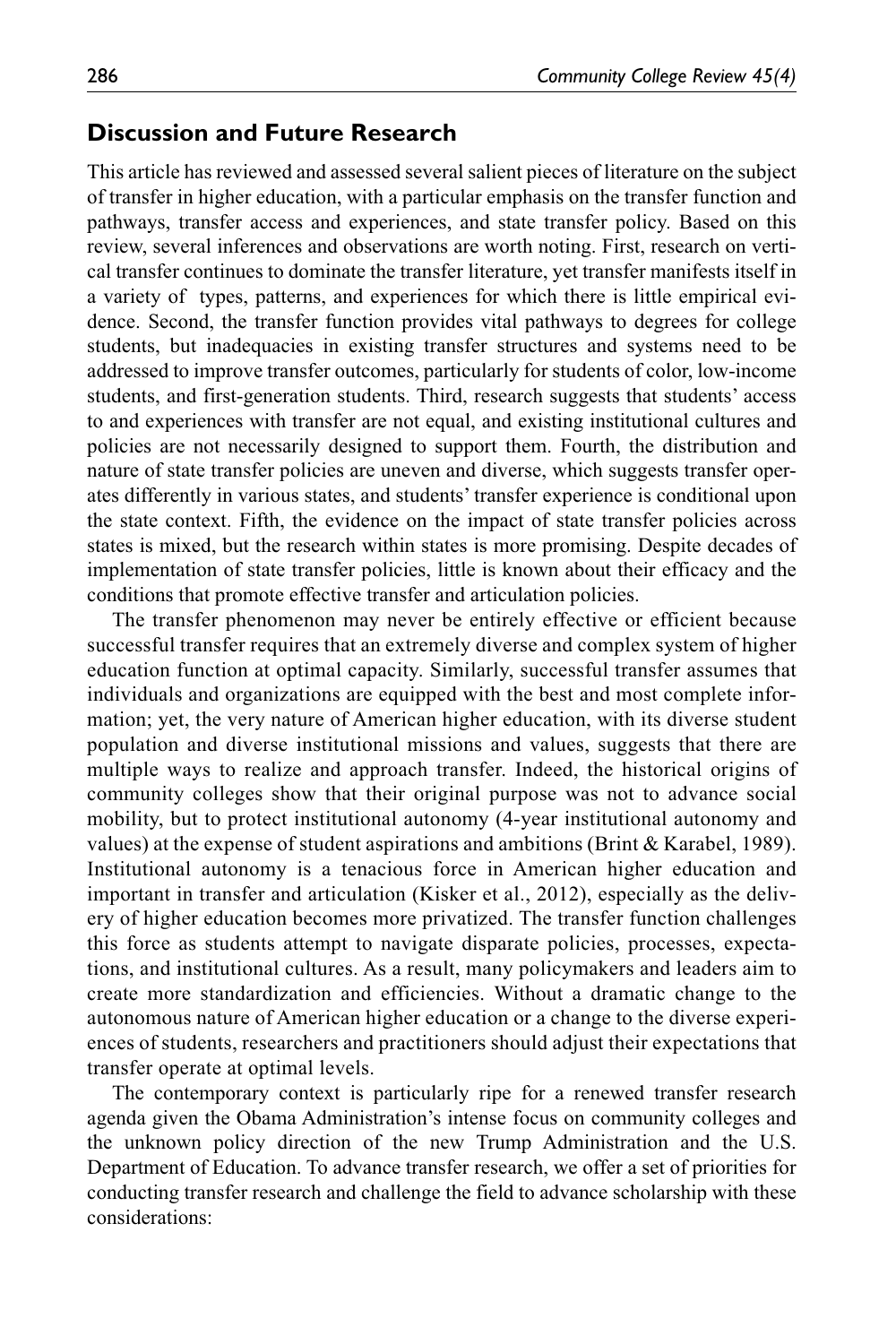- Transfer research must extend beyond vertical transfer to advance understandings of diverse transfer patterns, experiences, policies, and practices. Students who swirl, take dual credits in high school, co-enroll, transfer laterally, and transfer in reverse are increasingly a large segment of the undergraduate population, yet very little is known about the causes and consequences of these patterns.
- Decades of transfer policy and practice have resulted in inequities in vertical transfer outcomes, and future research needs to focus not just on documenting inequities but understanding what explains and perpetuates these inequities. Similarly, more research is needed that elevates the voices of marginalized transfer student communities including undocumented students, migrant and immigrant students, first-generation students, veterans, LGBTQ students, and students of color.
- Although state and system policies regulate transfer in most states, more research is needed on the enactment and implementation of policies at the institutional and partnership level. Institutional autonomy is a hallmark of American higher education, and this autonomy translates to institutional cultures and practices that may be more or less conducive to the transfer function. More research is needed on how these institutional cultures facilitate or impede transfer. We recommend that research integrates more perspectives from transfer agents such as counselors and faculty, whose voices are often absent from the literature, as well as use of organizational theory or critical theory that can offer new insights on transfer.
- Existing research has extensively documented the types and rates of transfer, but more research is needed on why students transfer. Given the diverse transfer types, researchers and practitioners need to understand reasons for transfer and mobility outside of vertical transfer patterns. Implementing transfer policies and practices independent of understanding students' decision-making will likely exacerbate existing inequities and inefficiencies in the transfer process.
- Finally, new policies such as guided pathways seek to promote more streamlined and efficient transfer pathways for students from 2-year to 4-year colleges, and research is needed to examine their impact and any unintended consequences that could result from creating more efficiencies, including the potential positive and negative impacts on student decisions, choice, and equity.

To answer these and other pressing questions, we encourage the use of qualitative, quantitative, and critical methods and inquiry; all are needed to make sense of the complex ways that students, institutions, and policy interact to produce results. It is also our hope that these broad research priorities can be addressed in ways that will directly contribute to improved transfer policies and practices.

#### **Declaration of Conflicting Interests**

The authors declared no potential conflicts of interest with respect to the research, authorship, and/or publication of this article.

# **Funding**

The authors received no financial support for the research, authorship, and/or publication of this article.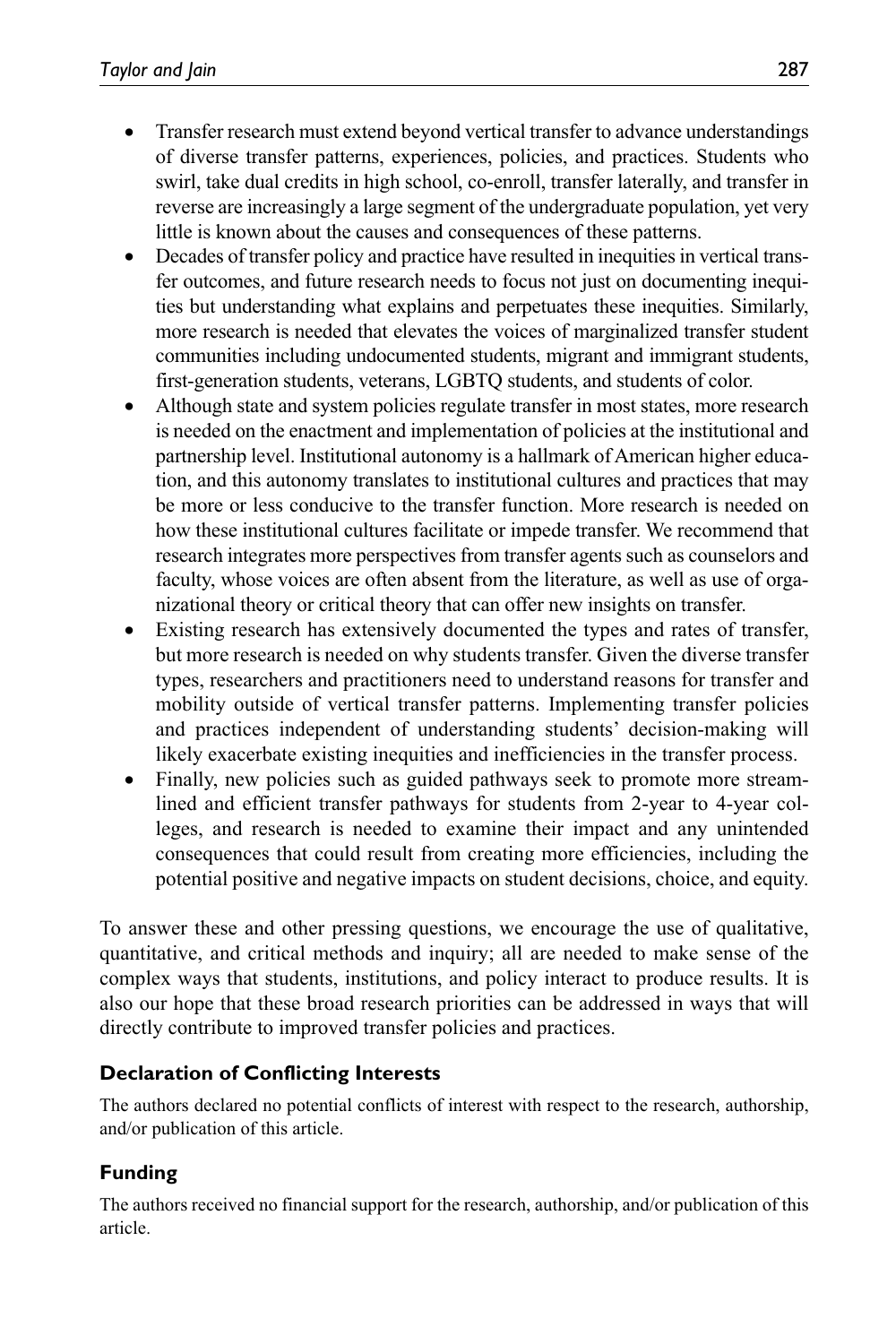#### **Notes**

- 1. Author calculations from Appendix C, Table 11.
- 2. A limited amount of scholarship examines lateral transfer (Bahr, 2009; Bahr, 2012) and reverse transfer (Hagedorn & Castro, 2009; Townsend & Denver, 1999; Zhang, 2015).
- 3. Deil-Amen (2006) also observed a "warming-up" effect whereby 18.4% of the sample increased their intentions from an associate's degree to a bachelor's degree.

#### **References**

- Adelman, C. (2004). *Principal indicators of student academic histories in postsecondary education, 1972–2000*. Washington, DC: U.S. Department of Education, Institute of Education Sciences.
- Adelman, C. (2006). *The toolbox revisited: Paths to degree completion from high school through college*. Washington, DC: U.S. Department of Education, Institute of Education Sciences.
- Allen, J. M., Smith, C. L., & Muehleck, J. K. (2014). Pre-and post-transfer academic advising: What students say are the similarities and differences. *Journal of College Student Development*, *55*, 353-367. doi:10.1353/csd.2014.0034
- American Association of Community Colleges. (2016). *2016 community college fact sheet*. Retrieved from <http://www.aacc.nche.edu/AboutCC/Pages/fastfactsfactsheet.aspx>
- Anderson, G. M., Sun, J. C., & Alfonso, M. (2006). Effectiveness of statewide articulation agreements on the probability of transfer: A preliminary policy analysis. *The Review of Higher Education*, *29*, 261-291. doi:10.1353/rhe.2006.0001
- Bahr, P. R. (2008). Cooling out in the community college: What is the effect of academic advising on students' chance of success? *Research in Higher Education*, *49*, 704-732. doi:10.1007/s11162-008-9100-0
- Bahr, P. R. (2009). College hopping: Exploring the occurrence, frequency, and consequences of lateral transfer. *Community College Review*, *36*, 271-298. doi:10.1177/0091552108330903
- Bahr, P. R. (2012). Student flow between community colleges: Investigating lateral transfer. *Research in Higher Education*, *53*, 94-121. doi:10.1007/s11162-011-9224-5
- Bahr, P. R., Toth, C., Thirolf, K., & Massé, J. C. (2013). A review and critique of the literature on community college student's transition processes and outcomes in four-year institutions. In M. B. Paulsen (Ed.), *Higher education: Handbook of theory and research* (pp. 459-511). New York, NY: Springer.
- Bailey, T., & Morest, V. S. (2006). *Defending the community college equity agenda*. Baltimore, MD: Johns Hopkins University Press.
- Baker, R. (2016). The effects of structured transfer pathways in community colleges. *Educational Evaluation and Policy Analysis*, *38*, 626-646. doi:10.3102/0162373716651491
- Bautsch, B. (2013). State policies to improve student transfer. In *Hot topics in higher education* (pp. 1-6). Washington, DC: National Conference of State Legislatures. Retrieved from <http://www.ncsl.org/documents/educ/student-transfer.pdf>
- Bensimon, E. M., & Dowd, A. (2009). Dimensions of the transfer choice gap: Experiences of Latina and Latino students who navigated transfer pathways. *Harvard Educational Review*, *79*, 632-658. doi:10.17763/haer.79.4.05w66u23662k1444
- Bers, T., Filkins, J. W., & McLaughlin, G. W. (2001). Understanding transfers: A collaborative community college and university research project. *Journal of Applied Research in the Community College*, *8*, 93-105.
- Bers, T. H. (2013). Deciphering articulation and state/system policies and agreements. *New Directions for Higher Education*, *162*, 17-26. doi:10.1002/he.20053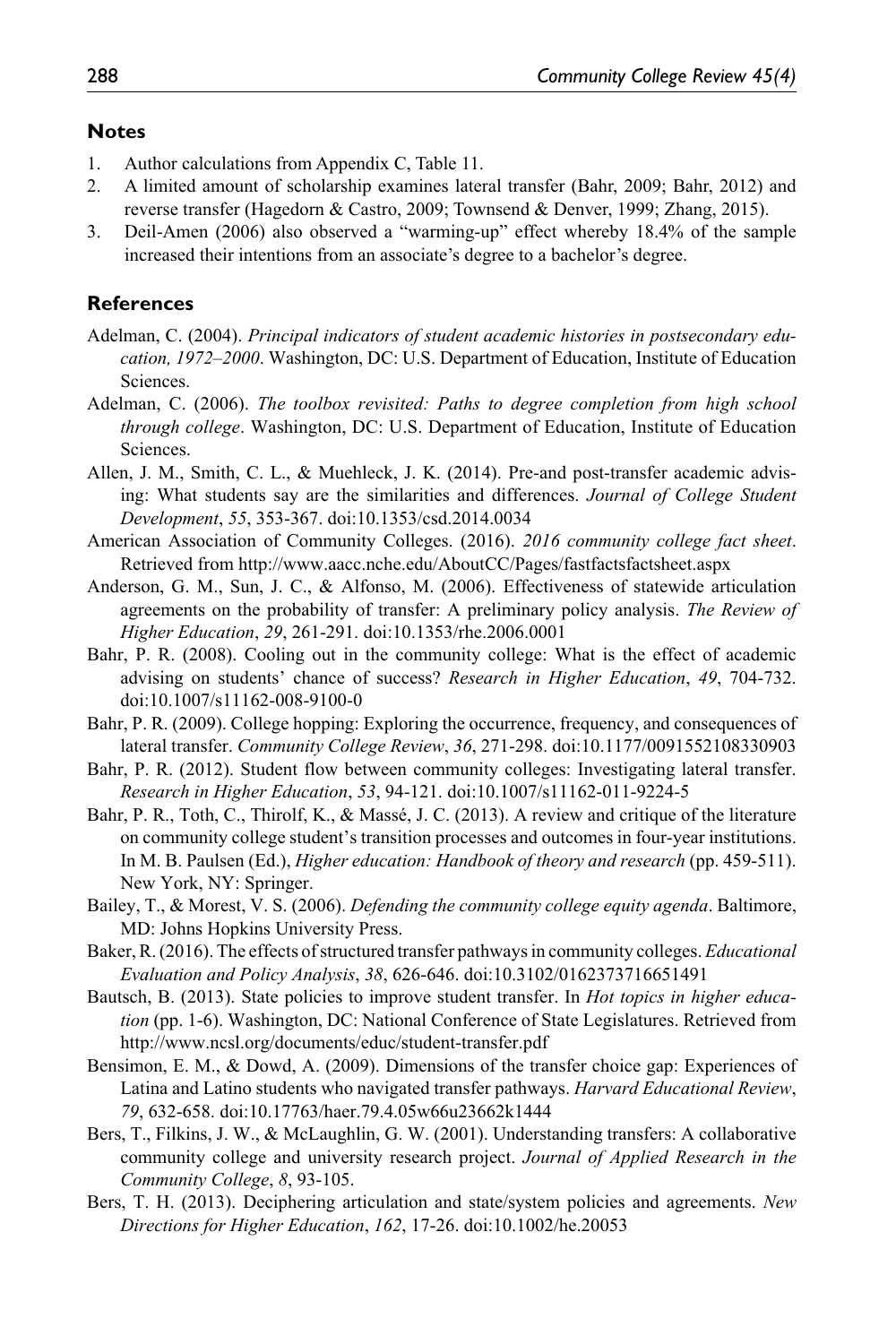- Bowles, D. (1988). Transferability in the liberal arts and sciences. In C. Prager (Ed.), *Enhancing articulation and transfer* (pp. 27-38). San Francisco, CA: Jossey-Bass.
- Bragg, D. D., Taylor, J. L., Giani, M. S., & Soler, M. S. (2016). *Transfer research meeting*. Unpublished white paper.
- Brint, S., & Karabel, J. (1989). *The diverted dream: Community colleges and the promise of educational opportunity in America, 1900-1985*. New York, NY: Oxford University Press.
- California Community Colleges Student Success Task Force. (2012). *Advancing student success in the California community colleges*. Retrieved from [http://californiacommunitycol](http://californiacommunitycolleges.cccco.edu/PolicyinAction/StudentSuccessTaskForce.aspx)[leges.cccco.edu/PolicyinAction/StudentSuccessTaskForce.aspx](http://californiacommunitycolleges.cccco.edu/PolicyinAction/StudentSuccessTaskForce.aspx)
- Castro, E. L., & Cortez, E. (2016). Exploring the lived experiences and intersectionalities of Mexican community college transfer students: Qualitative insights toward expanding a transfer receptive culture. *Community College Journal of Research and Practice*, *41*(2), 77-92. doi:10.1080/10668926.2016.1158672
- Cejda, B. D., Kaylor, A. J., & Rewey, K. L. (1998). Transfer shock in an academic discipline: The relationship between students' majors and their academic performance. *Community College Review*, *26*, 1-13. doi:10.1177/009155219802600301
- Chase, M. M. (2011). Benchmarking equity in transfer policies for career and technical associate's degrees. *Community College Review*, *39*, 376-404. doi:10.1177/0091552111423966
- Chase, M. M., Dowd, A. C., Pazich, L. B., & Bensimon, E. M. (2012). Transfer equity for "minoritized" students: A critical policy analysis of seven states. *Educational Policy*, *28*, 669-717. doi:10.1177/0895904812468227
- Clark, B. R. (1960). The "cooling-out" function in higher education. *The American Journal of Sociology*, *65*, 569-576. doi:10.1086/222787
- Cohen, A. M., Brawer, F. B., & Kisker, C. B. (2014). *The American community college* (6th ed.). San Francisco, CA: Jossey-Bass.
- Crisp, G. (2013). The influence of co-enrollment on the success of traditional-age community college students. *Teachers College Record*, *115*(10), 1-25.
- Crisp, G., & Nuñez, A. (2014). Understanding the racial transfer gap: Modeling underrepresented minority and nonminority students' pathways from two-to four-year institutions. *The Review of Higher Education*, *37*, 291-320. doi:10.1353/rhe.2014.0017
- Cross, K. P. (1985). Determining missions and priorities for the fifth generation. In W. L. Deegan & D. Tillery (Eds.), *Renewing the American community college: Priorities and strategies for effective leadership* (pp. 34-50). San Francisco, CA: Jossey-Bass.
- D'Amico, M. M., Dika, S. L., Elling, T. W., Algozzine, B., & Ginn, D. J. (2014). Early integration and other outcomes for community college transfer students. *Research in Higher Education*, *55*, 370-399. doi:10.1007/s11162-013-9316-5
- Deil-Amen, R. (2006). "Warming up" the aspirations of community college students. In J. E. Rosenbaum, R. Deil-Amen & A. E. Person (Eds.), *After admission: From college access to college success* (pp. 40-65). New York, NY: Russell Sage Foundation.
- de los Santos, A. G., & Wright, I. (1989). Community college and university student transfers. *Educational Record*, *79*(3/4), 82-84.
- Dougherty, K. J. (1994). *The contradictory college: The conflicting origins, impacts, and futures of the community college*. Albany, NY: State University of New York Press.
- Dougherty, K. J., & Kienzl, G. (2006). It's not enough to get through the open door: Inequalities by social background in transfer from community colleges to four-year colleges. *Teachers College Record*, *108*, 452-487. doi:10.1111/j.1467-9620.2006.00658.x
- Dowd, A. (2007). Community colleges as gateways and gatekeepers: Moving beyond the access "saga" toward outcome equity. *Harvard Educational Review*, *77*, 407-419. doi:10.17763/ hear.77.4.1233g31741157227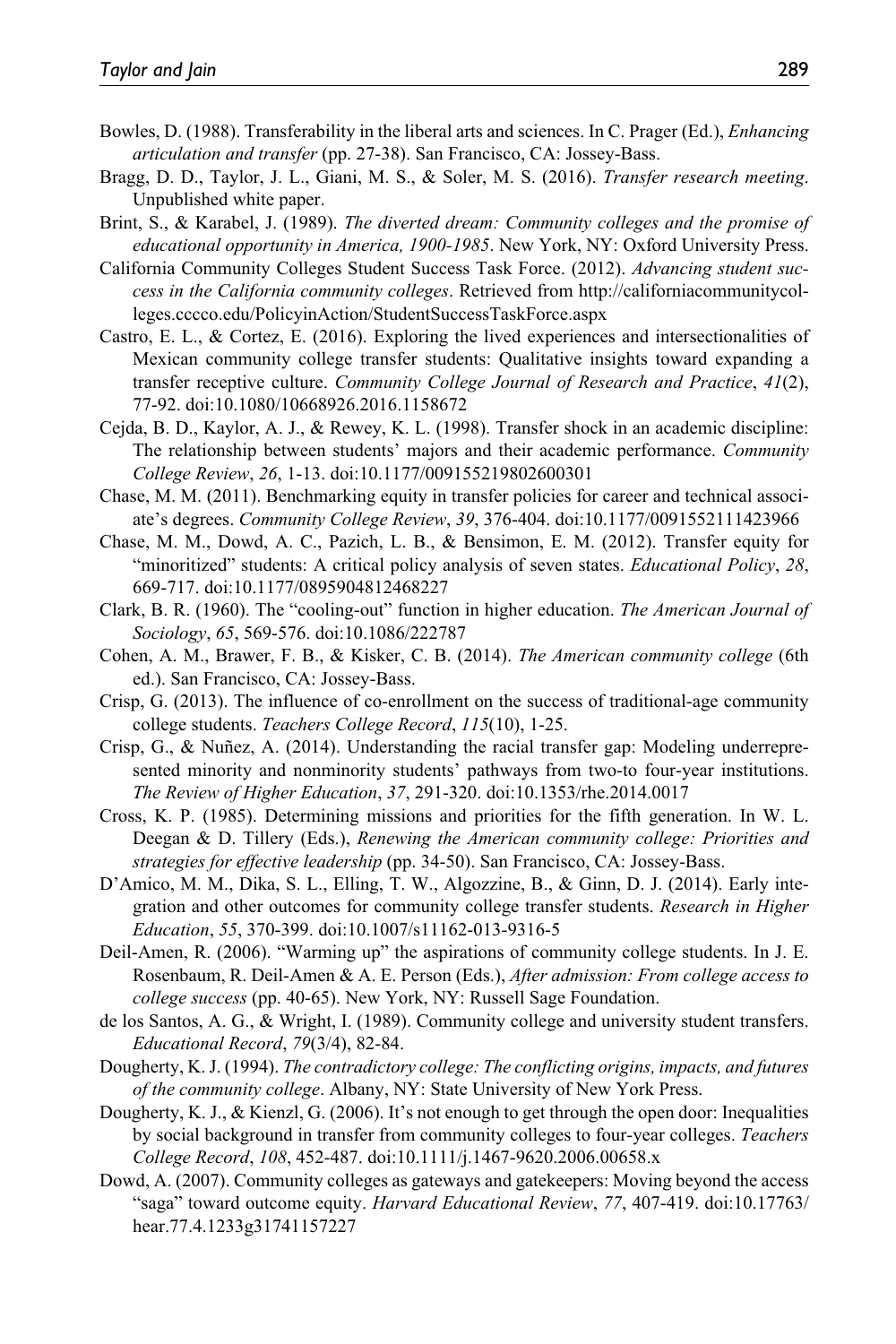- Dowd, A. C., Pak, J. H., & Bensimon, E. M. (2013). The role of institutional agents in promoting transfer access. *Education Policy Analysis Archives*, *21*(15), 1-44. doi:10.14507/epaa. v21n15.2013
- Education Commission of the States. (2016). *50-state comparison: Transfer and articulation policies*. Denver, CO: Author. Retrieved from [http://www.ecs.org/transfer-and-articula](http://www.ecs.org/transfer-and-articulation-policies-db/)[tion-policies-db/](http://www.ecs.org/transfer-and-articulation-policies-db/)
- Gándara, P., Alvarado, A., Driscoll, A., & Orfield, G. (2012). *Building pathways to transfer: Community colleges that break the chain of failure for students of color*. Los Angeles, CA: The Civil Rights Project.
- Garcia, S. A. (2015). *CWID data note: Reverse transfer: The national landscape*. Champaign, IL: Office of Community College Research and Leadership, University of Illinois at Urbana-Champaign.
- Gross, B., & Goldhaber, D. (2009). *Community college transfer and articulation policies: Looking beneath the surface*. Seattle, WA: Center on Reinventing Public Education.
- Hagedorn, L. S., & Castro, C. R. (1999). Paradoxes: California's experience with reverse transfer students. *New Directions for Community Colleges*, *106*, 15-26. doi:10.1002/cc.10602
- Hagedorn, L. S., & Lester, J. (2007). Hispanic community college students and the transfer game: Strikes, misses, and grand slam experiences. *Community College Journal of Research and Practice*, *30*, 827-853. doi:10.1080/10668920600901822
- Handel, S. (2013). *Recurring trends and persistent themes: A brief history of transfer. A report for the initiative on transfer policy and practice*. New York, NY: The College Board.
- Harris, F., III, & Wood, J. L. (2013). Student success for men of color in community colleges: A review of published literature and research, 1998–2012. *Journal of Diversity in Higher Education*, *6*, 174-185.
- Hills, J. R. (1965). Transfer shock: The academic performance of the junior college transfer. *Journal of Experimental Education*, *33*, 201-216. doi:10.1080/00220973.1965.11010875
- Hodara, M., Martinez-Wenzl, M., Stevens, D., & Mazzeo, C. (2016). *Improving credit mobility for community college transfer students: Findings and recommendations from a 10-state study*. Portland, OR: Education Northwest.
- Horn, L., & Skomsvold, P. (2011). *Community college student outcomes: 1994–2009* (NCES 2012- 253). Washington, DC: U.S. Department of Education, Institute of Education Sciences, National Center for Education Statistics.
- Hossler, D., Shapiro, D., Dundar, A., Ziskin, M., Chen, J., Zerquera, D., . . . Torres, V. (2012). *Transfer & mobility: A national view of pre-degree student movement in postsecondary institutions*. Herndon, VA: National Student Clearinghouse Research Center.
- Ignash, J. (1997). *Results of an investigation of state policies for the A.A.S. degree*. Springfield: Illinois State Board of Higher Education.
- Ignash, J. M., & Kotun, D. (2005). Results of a national study of transfer in occupational/technical degrees: Policies and practices. *The Journal of Applied Research in the Community College*, *12*, 109-120.
- Ignash, J. M., & Townsend, B. K. (2000). Evaluating state-level articulation agreements according to good practice. *Community College Review*, *28*(3), 1-21. doi:10.1177/009155210002800301
- Jackson, D. L. (2013). A balancing act: Impacting and initiating the success of African American female community college transfer students in STEM into the HBCU environment. *The Journal of Negro Education*, *82*, 255-271.
- Jain, D., Bernal, S., Lucero, I., Herrera, A., & Solorzano, D. (2016). Towards a critical race perspective of transfer: An exploration of a transfer receptive culture. *Community College Journal of Research and Practice*, *40*, 1013-1024. doi:10.1080/10668926.2016.1213674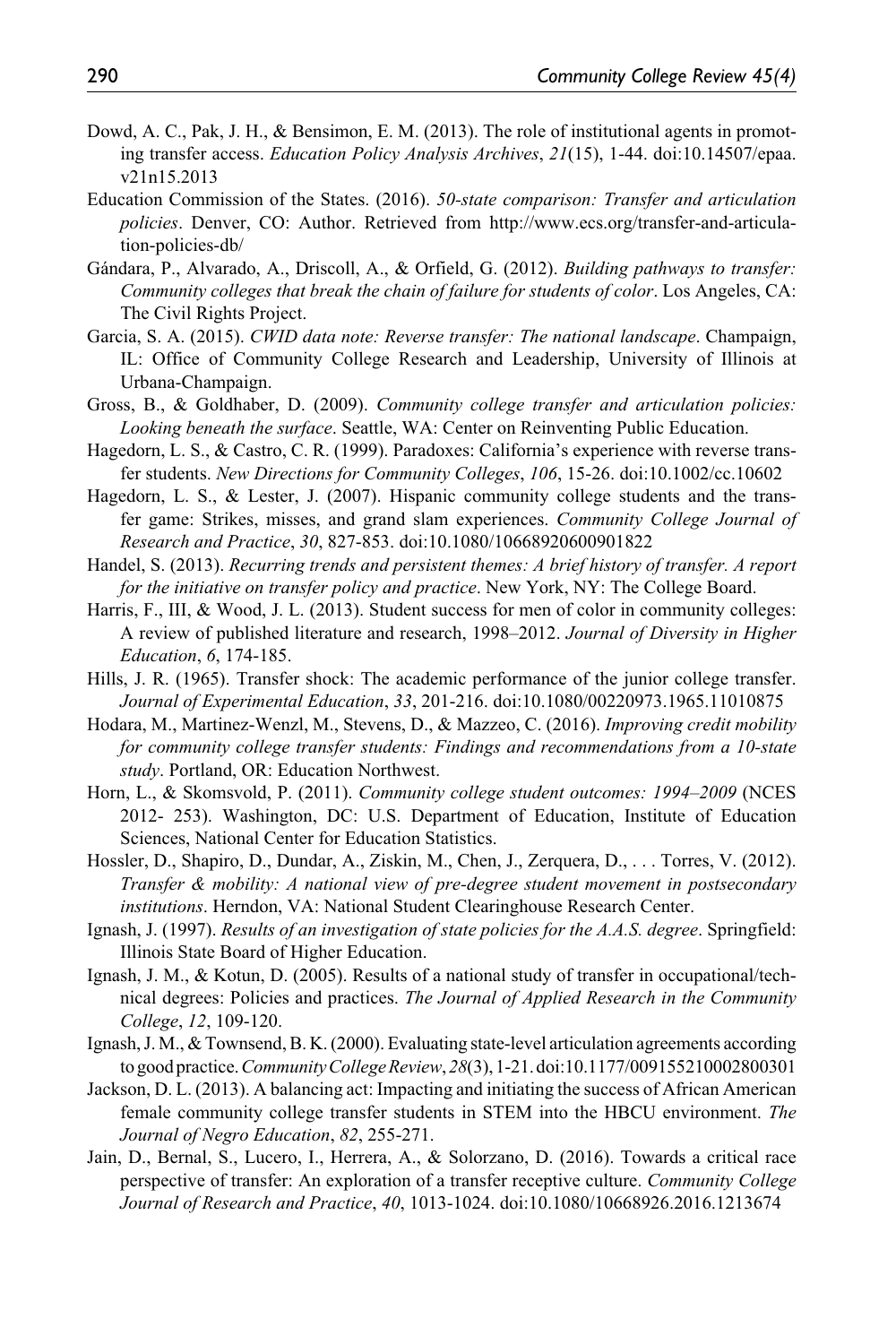- Jain, D., Herrera, A., Bernal, S., & Solorzano, D. (2011). Critical race theory and the transfer function: Introducing a transfer receptive culture. *Community College Journal of Research and Practice*, *35*, 252-266. doi:10.1080/10668926.2011.526525
- Kienzl, G. S., Wesaw, A. J., & Kumar, A. (2011). *Understanding the transfer process*. Washington, DC: Institute for Higher Education Policy.
- Kintzer, F. C., & Wattenbarger, J. L. (1985). *The articulation/transfer phenomenon: Patterns and directions*. Washington, DC: American Association of Community and Junior Colleges.
- Kisker, C. B., Wagoner, R. L., & Cohen, A. M. (2012). Elements of effective transfer associate degrees. *New Directions for Community Colleges*, *2012*(160), 5-11. doi:10.1002/cc.20033
- Kisker, K. (2007). Creating and sustaining community college-university transfer partnerships. *Community College Review*, *34*, 282-301. doi:10.1177/009155210730033
- Laanan, F. S. (2001). Transfer student adjustment. *New Directions for Community Colleges*, *2001*(114), 5-13. doi:10.1002/cc.16
- Laanan, F. S. (2007). Studying transfer students: Part II: Dimensions of transfer students' adjustment. *Community College Journal of Research and Practice*, *31*, 37-59. doi:10.1080/10668920600859947
- Laanan, F. S., Starobin, S. S., & Eggleston, L. E. (2010). Adjustment of community college students at a four-year university: Role and relevance of transfer student capital for student retention. *Journal of College Student Retention*, *12*, 175-209. doi:10.2190/CS.12.2.d
- LaSota, R. R., & Zumeta, W. (2015). What matters in increasing community college students' upward transfer to the baccalaureate degree: Findings from the beginning postsecondary study 2003–2009. *Research in Higher Education*, *75*, 152-189. doi:10.1007/s11162-015-9381-z
- Lew, J. W., Chang, J. C., & Wang, W. W. (2005). UCLA community college review: The overlooked minority: Asian Pacific American students at community colleges. *Community College Review*, *33*(2), 64-84.
- Long, A. (Ed.). (2016). *Overcoming educational racism in the community college: Creating pathways to success for minority and impoverished student populations*. Sterling, VA: Stylus.
- McCormick, A. C. (2003). Swirling and double-dipping: New patterns of student attendance and their implications for higher education. *New Directions for Higher Education*, *121*, 13-24. doi:10.1002/he.98
- Miller, A. (2013). Institutional practices that facilitate bachelor's degree completion for transfer students. *New Directions for Higher Education*, *162*, 39-50. doi:10.1002/he.20055
- Monaghan, D. B., & Attewell, P. (2015). The community college route to the bachelor's degree. *Educational Evaluation and Policy Analysis*, *37*(1), 70-91. doi:10.3102/0162373714521865
- Mullin, C. M. (2012). *Transfer: An indispensable part of the community college mission*. Washington, DC: American Association of Community Colleges.
- National Conference of State Legislatures. (2015). *Performance-based funding for higher education*. Washington, DC: Author. Retrieved from [http://www.ncsl.org/research/education/](http://www.ncsl.org/research/education/performance-funding.aspx) [performance-funding.aspx](http://www.ncsl.org/research/education/performance-funding.aspx)
- National Student Clearinghouse. (2015). *Snapshot report: Contribution of two-year institutions to four-year completions*. Retrieved from [https://nscresearchcenter.org/wp-content/](https://nscresearchcenter.org/wp-content/uploads/SnapshotReport17-2YearContributions.pdf) [uploads/SnapshotReport17-2YearContributions.pdf](https://nscresearchcenter.org/wp-content/uploads/SnapshotReport17-2YearContributions.pdf)
- Nora, A., & Rendón, L. (1990). Determinants of predisposition to transfer among community college students: A structural model. *Research in Higher Education*, *31*, 235-255. doi:10.1007/BF00992310
- Ornelas, A., & Solorzano, D. G. (2004). Transfer conditions of Latina/o community college students: A single institution case study. *Community College Journal of Research and Practice*, *28*, 233-248. doi:10.1080/10668920490256417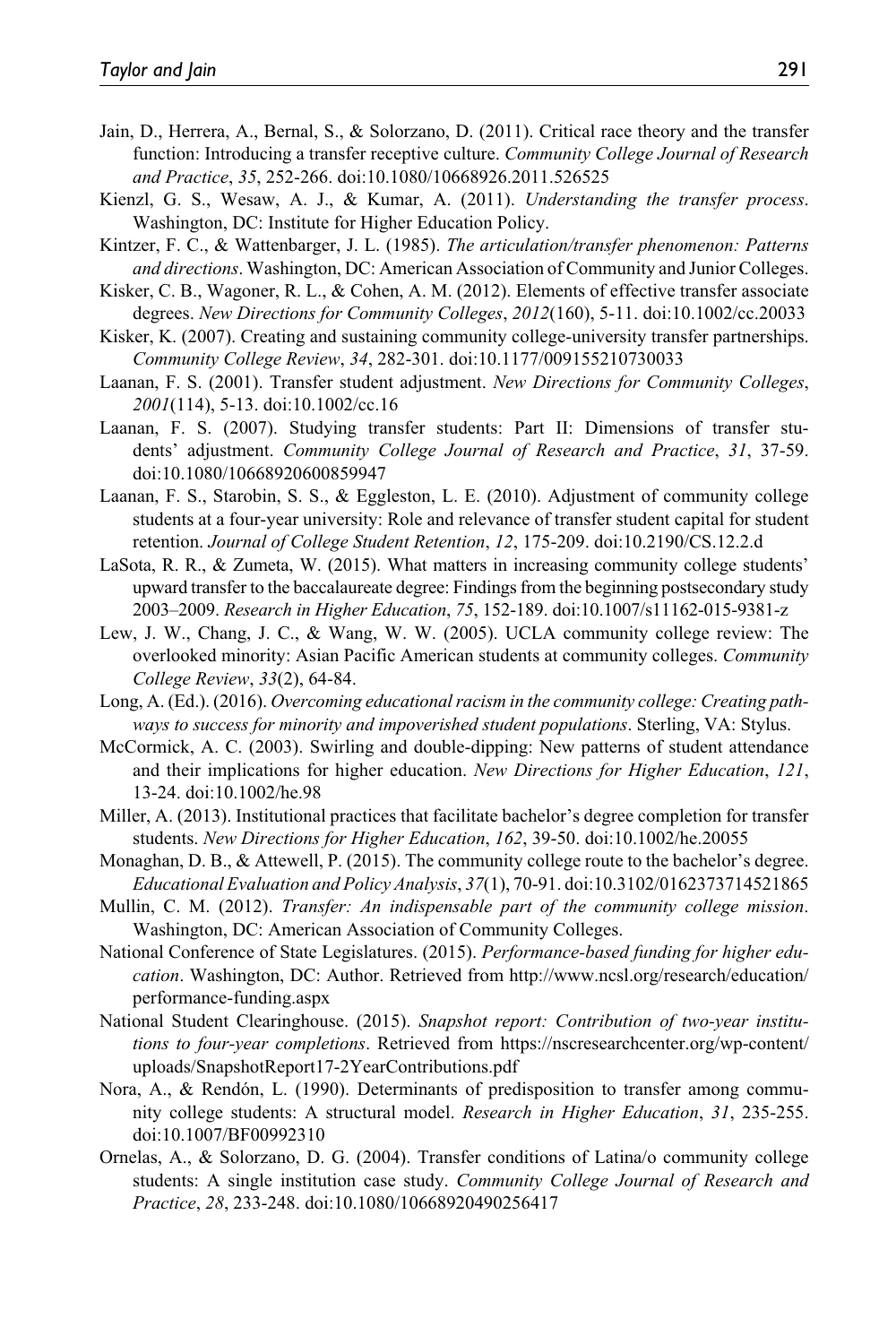- Orozco, G. L., Alvarez, A. N., & Gutkin, T. (2010). Effective advising of diverse students in community colleges. *Community College Journal of Research and Practice*, *34*, 717-737. doi:10.1080/10668920701831571
- Perez, P. A., & Ceja, M. (2010). Building a Latina/o transfer student culture: Best practices and outcomes in transfer to universities. *Journal of Hispanic Higher Education*, *9*(1), 6-21. doi:10.1177/1538192709350073
- Pincus, F., & DeCamp, S. (1989). Minority community college students who transfer to four-year colleges: A study of a matched sample of B.A. recipients and non-recipients. *Community Junior College Research Quarterly of Research and Practice*, *13*, 191-219. doi:10.1080/0361697890130306
- Pincus, F. L. (1980). The false promises of community colleges: Class conflict and vocational education. *Harvard Educational Review*, *50*, 332-361.
- Provasnik, S., & Planty, M. (2008). *Community colleges: Special supplement to the condition of education*. Washington, DC: National Center for Education Statistics.
- Rendón, L. I. (2002). Community college Puente: A validating model of education. *Educational Policy*, *16*, 642-667. doi:10.1177/0895904802016004010
- Reyes, M. (2011). Unique challenges for women of color in STEM transferring from community colleges to universities. *Harvard Educational Review*, *81*, 241-262.
- Rivas, M., Perez, J., Alvarez, C., & Solorzano, D. (2007). *Latina/o transfer students: Understanding the critical role of the transfer process in California's postsecondary institutions*. Retrieved from <http://www.chicano.ucla.edu/publications/report-> brief/latinaotransfer-students
- Roksa, J., & Keith, B. (2008). Credits, time, and attainment: Articulation policies and success after transfer. *Educational Evaluation and Policy Analysis*, *30*, 236-254. doi:10.3102/0162373708321383
- Shaw, K. M., & London, H. B. (2001). Culture and ideology in keeping transfer commitment: Three community colleges. *The Review of Higher Education*, *25*(1), 91-114.
- Smith, M. (2010). *Transfer and articulation policies*. Denver, CO: Education Commission of the States.
- Taylor, J. L. (2016). Reverse credit transfer policies and programs: Policy rationales, implementation, and implications. *Community College Journal of Research and Practice*, *40*, 1074-1090. doi:10.1080/10668926.2016.1213673
- Tennessee Higher Education Commission. (2012). *Boosting transfer student success: An evaluation of the common general education core*. Nashville, TN: Author.
- Tobolowsky, B. F., & Cox, B. E. (2012). Rationalizing neglect: An institutional response to transfer students. *The Journal of Higher Education*, *83*, 389-410. doi:10.1080/00221546. 2012.11777249
- Townsend, B. K. (2001). Redefining the community college transfer mission. *Community College Review*, *29*(1), 29-42. doi:10.1177/009155210102900203
- Townsend, B. K., Bragg, D. D., & Ruud, C. M. (2008). *The adult learner and the applied baccalaureate degree: National and state-by-state inventory*. Champaign, IL: Office of Community College Research and Leadership, University of Illinois at Urbana-Champaign.
- Townsend, B. K., & Denver, J. T. (1999). What do we know about reverse transfer students? *New Directions for Community Colleges*, *106*, 5-14. doi:10.1002/cc.10601
- Townsend, B., & Wilson, K. (2006). "A hand hold for a little bit": Factors facilitating the success of community college transfer students to a large research university. *Journal of College Student Development*, *47*, 439-456. doi:10.1353/csd.2006.0052